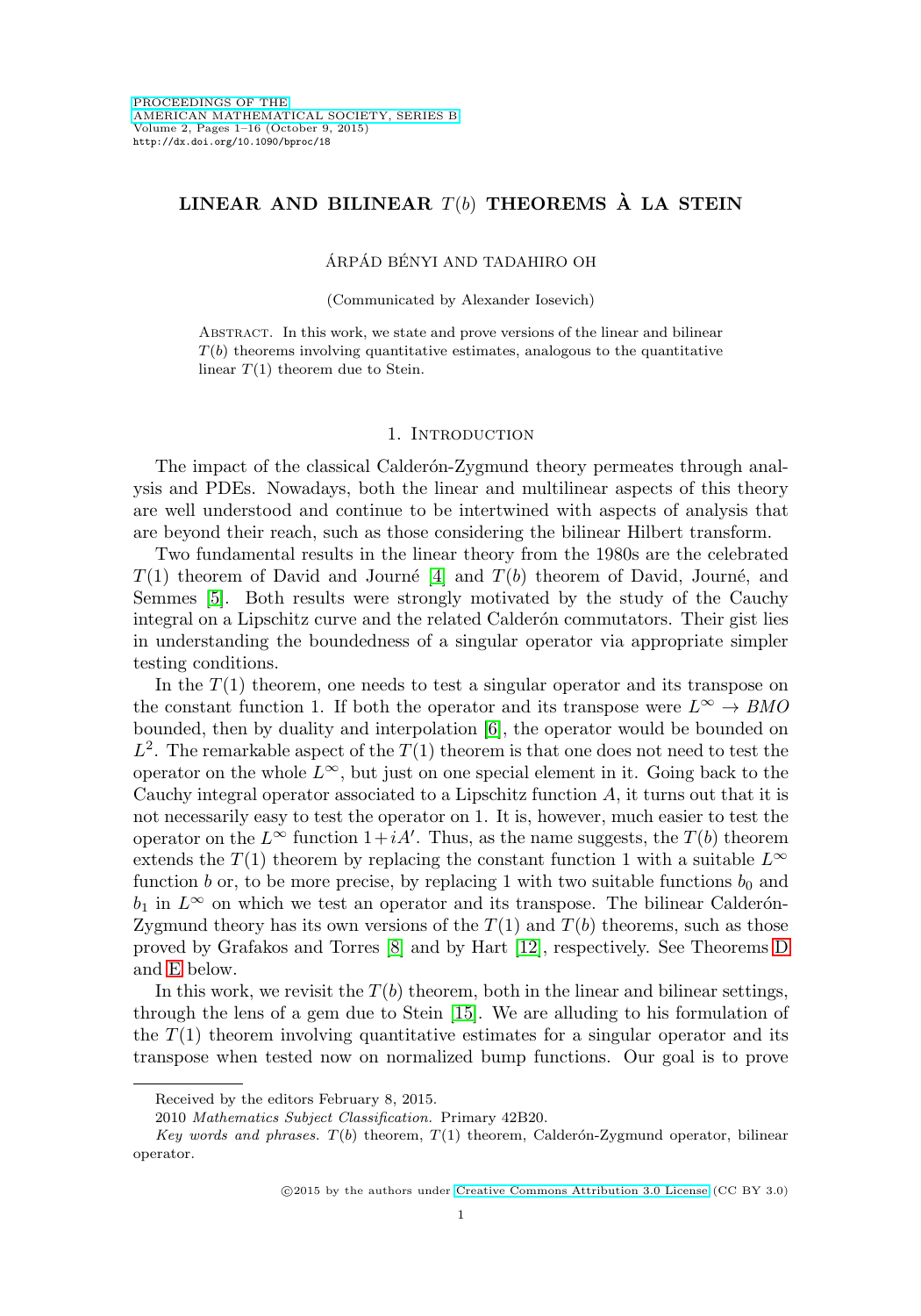that an analogous natural formulation à la Stein can be given for the  $T(b)$  theorems in the linear and bilinear settings. We note that, while for the sake of clarity in our presentation we have chosen to delineate the linear and bilinear settings, a unified discussion is certainly possible under the encompassing more general multilinear setting.

### 2. LINEAR CALDERÓN-ZYGMUND THEORY

<span id="page-1-1"></span>In this section, we consider a linear singular operator  $T$  a priori defined from  $\mathcal S$ into  $\mathcal{S}'$  of the form

<span id="page-1-0"></span>(2.1) 
$$
T(f)(x) = \int_{\mathbb{R}^d} K(x, y) f(y) dy.
$$

Here, we assume that, away from the diagonal  $\Delta = \{(x, y) \in \mathbb{R}^{2d} : x = y\}$ , the distributional kernel  $K$  of  $T$  coincides with a function that is locally integrable on  $\mathbb{R}^{2d} \setminus \Delta$ . The formal transpose  $T^*$  of T is defined similarly with the kernel  $K^*$  given by  $K^*(x, y) := K(y, x)$ .

**Definition 2.1.** A locally integrable function K on  $\mathbb{R}^{2d} \setminus \Delta$  is called a (linear)  $Calder\'on-Zygmund\, kernel$  if it satisfies the following conditions:

- (i) For all  $x, y \in \mathbb{R}^d$ , we have  $|K(x, y)| \lesssim |x y|^{-d}$ .
- (ii) There exists  $\delta \in (0,1]$  such that

<span id="page-1-2"></span>(2.2) 
$$
|K(x, y) - K(x', y)| + |K(y, x) - K(y, x')| \lesssim \frac{|x - x'|^{\delta}}{|x - y|^{d + \delta}}
$$
  
for all  $x, x', y \in \mathbb{R}^d$  satisfying  $|x - x'| < \frac{1}{2}|x - y|$ .

We say that a linear singular operator T of the form  $(2.1)$  with a Calderon-Zygmund kernel is a *linear Calderón-Zygmund operator* if  $T$  extends to a bounded operator on  $L^{p_0}$  for some  $1 < p_0 < \infty$ . It is well known [\[14\]](#page-15-1) that if T is a linear Calderón-Zygmund operator, then it is bounded on  $L^p$  for all  $1 < p < \infty$ . Hence, in the following, we restrict our attention to the  $L^2$ -boundedness of such linear operators. We point out that the Calderón-Zygmund operator T is also  $L^{\infty} \to BMO$ bounded. Here, BMO denotes the space of functions of bounded mean oscillation, which we now recall.

**Definition 2.2.** Given a locally integrable function f on  $\mathbb{R}^d$ , define the *BMO*seminorm by

$$
||f||_{BMO} := \sup_{Q} \frac{1}{|Q|} \int_{Q} |f(x) - \underset{Q}{\text{ave }} f| dx,
$$

where the supremum is taken over all cubes  $Q \subset \mathbb{R}^d$  and

$$
\operatorname*{age}_{Q} f := \frac{1}{|Q|} \int_{Q} f(x) dx.
$$

Then, we say that f is of bounded mean oscillation if  $||f||_{BMO} < \infty$  and we define  $BMO(\mathbb{R}^d)$  by

$$
BMO(\mathbb{R}^d) := \left\{ f \in L^1_{\text{loc}}(\mathbb{R}^d) : ||f||_{BMO} < \infty \right\}.
$$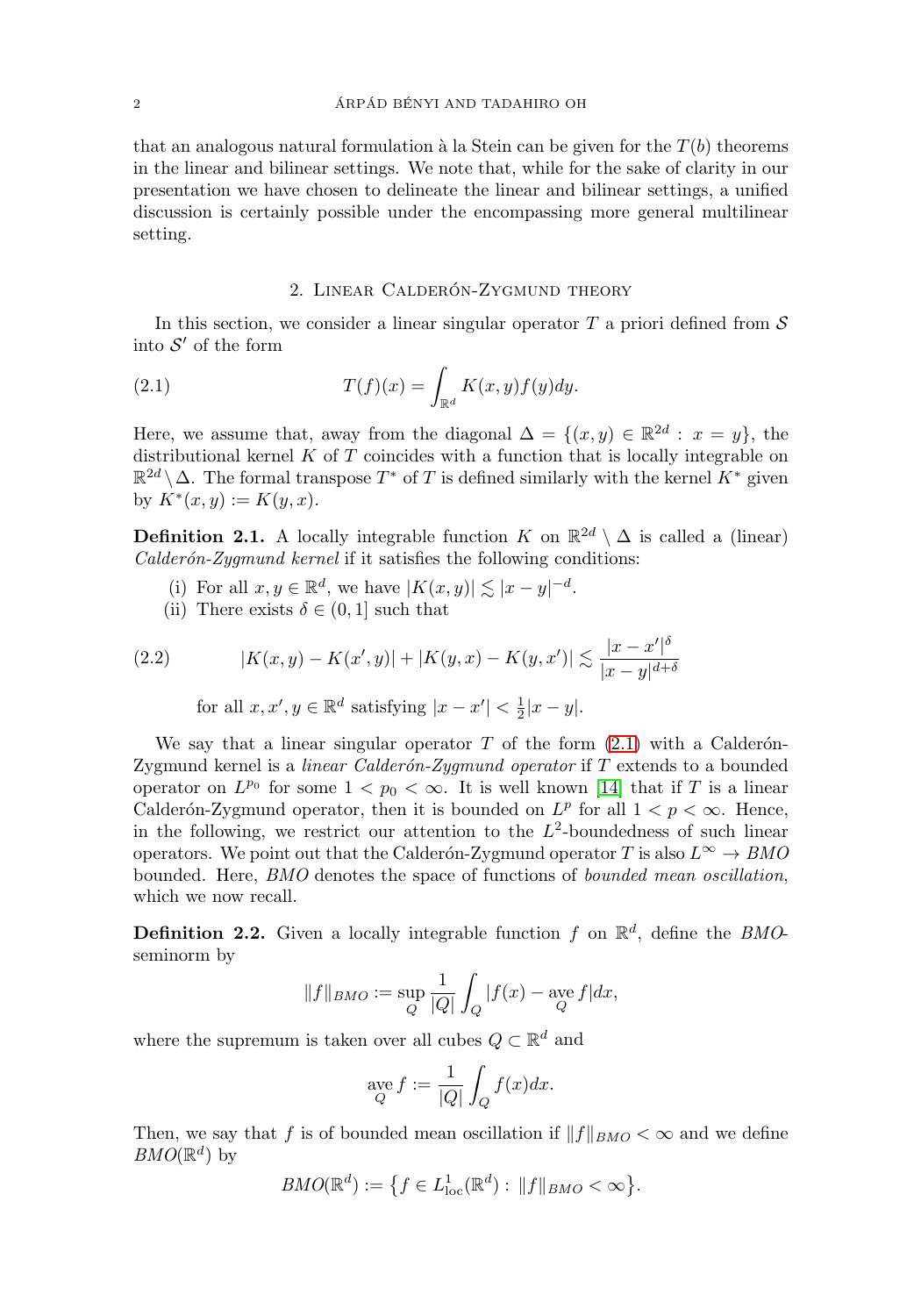2.1. **Classical linear**  $T(1)$  and  $T(b)$  **theorems.** In this subsection, we provide a brief discussion of the classical  $T(1)$  and  $T(b)$  theorems proved in [\[4\]](#page-14-0) and [\[5\]](#page-14-1), respectively. In order to do so, we need to define a few more notions.

**Definition 2.3.** We say that a function  $\phi \in \mathcal{D}$  is a normalized bump function of order M if supp  $\phi \subset B_0(1)$  and  $\|\partial^{\alpha}\phi\|_{L^{\infty}} \leq 1$  for all multi-indices  $\alpha$  with  $|\alpha| \leq M$ .

Here,  $B_x(r)$  denotes the ball of radius r centered at x. Given  $x_0 \in \mathbb{R}^d$  and  $R > 0$ , we set

<span id="page-2-6"></span>(2.3) 
$$
\phi^{x_0,R}(x) = \phi\left(\frac{x-x_0}{R}\right).
$$

**Definition 2.4.** We say that a linear singular integral operator  $T : \mathcal{S} \to \mathcal{S}'$  has the weak boundedness property if there exists  $M \in \mathbb{N} \cup \{0\}$  such that we have

<span id="page-2-0"></span>(2.4) 
$$
\left| \left\langle T(\phi_1^{x_1,R}), \phi_2^{x_2,R} \right\rangle \right| \lesssim R^d
$$

for all normalized bump functions  $\phi_1$  and  $\phi_2$  of order  $M$ ,  $x_1, x_2 \in \mathbb{R}^d$ , and  $R > 0$ .

We note that it suffices to verify  $(2.4)$  for  $x_1 = x_2$ ; see [\[11\]](#page-14-5). The statement of the  $T(1)$  theorem of David and Journé [\[4\]](#page-14-0) is the following.

<span id="page-2-5"></span>**Theorem A** (T(1) theorem). Let  $T : S \rightarrow S'$  be a linear singular integral operator with a Calderón-Zygmund kernel. Then,  $T$  can be extended to a bounded operator on  $L^2$  if and only if

- (i) T satisfies the weak boundedness property,
- (ii)  $T(1)$  and  $T^*(1)$  are in BMO.

Since T is a priori defined only in S, the expressions  $T(1)$  and  $T^*(1)$  are, of course, not well defined and need to be interpreted carefully. The same comment applies to the corresponding theorems in the bilinear setting.

The main concept needed in extending the  $T(1)$  theorem to the  $T(b)$  theorem is that of para-accretive functions.

<span id="page-2-3"></span>**Definition 2.5.** We say that a function  $b \in L^{\infty}$  is para-accretive<sup>[1](#page-2-1)</sup> if there exists  $c_0 > 0$  such that, for every cube Q, there exists a subcube  $\tilde{Q} \subset Q$  such that

<span id="page-2-2"></span>
$$
c_0 > 0
$$
 such that, for every cube Q, there exists a su  
\n(2.5) 
$$
\frac{1}{|Q|} \left| \int_{\tilde{Q}} b(x) dx \right| \ge c_0.
$$

It follows from [\(2.5\)](#page-2-2) that

<span id="page-2-4"></span>
$$
(2.6) \t\t |\widetilde{Q}| \ge \frac{c_0}{\|b\|_{L^\infty}}|Q|.
$$

In particular, the function 1 is automatically para-accretive. It is also worth pointing out that the definition of para-accretivity in Definition [2.5](#page-2-3) is not the same as the one used in the classical  $T(b)$  theorem of David, Journé, and Semmes [\[5\]](#page-14-1). The notion of para-accretivity stated here is borrowed from [\[10,](#page-14-6) [12\]](#page-14-4); for a similar definition in which cubes are replaced by balls, see Christ's monograph [\[2\]](#page-14-7). The two definitions of para-accretivity are nevertheless equivalent. Since this natural observation seems to be missing from the literature, for the convenience of the reader we have included its proof in the appendix.

<span id="page-2-1"></span><sup>&</sup>lt;sup>1</sup>An extra condition that  $b^{-1} \in L^{\infty}$  is sometimes included in the definition of para-accretivity. This, however, is not necessary. Indeed, it follows from [\(2.6\)](#page-2-4) and the Lebesgue differentiation theorem that  $|b(x)| \ge c_0$  almost everywhere. In particular, we have  $b^{-1} \in L^{\infty}$ .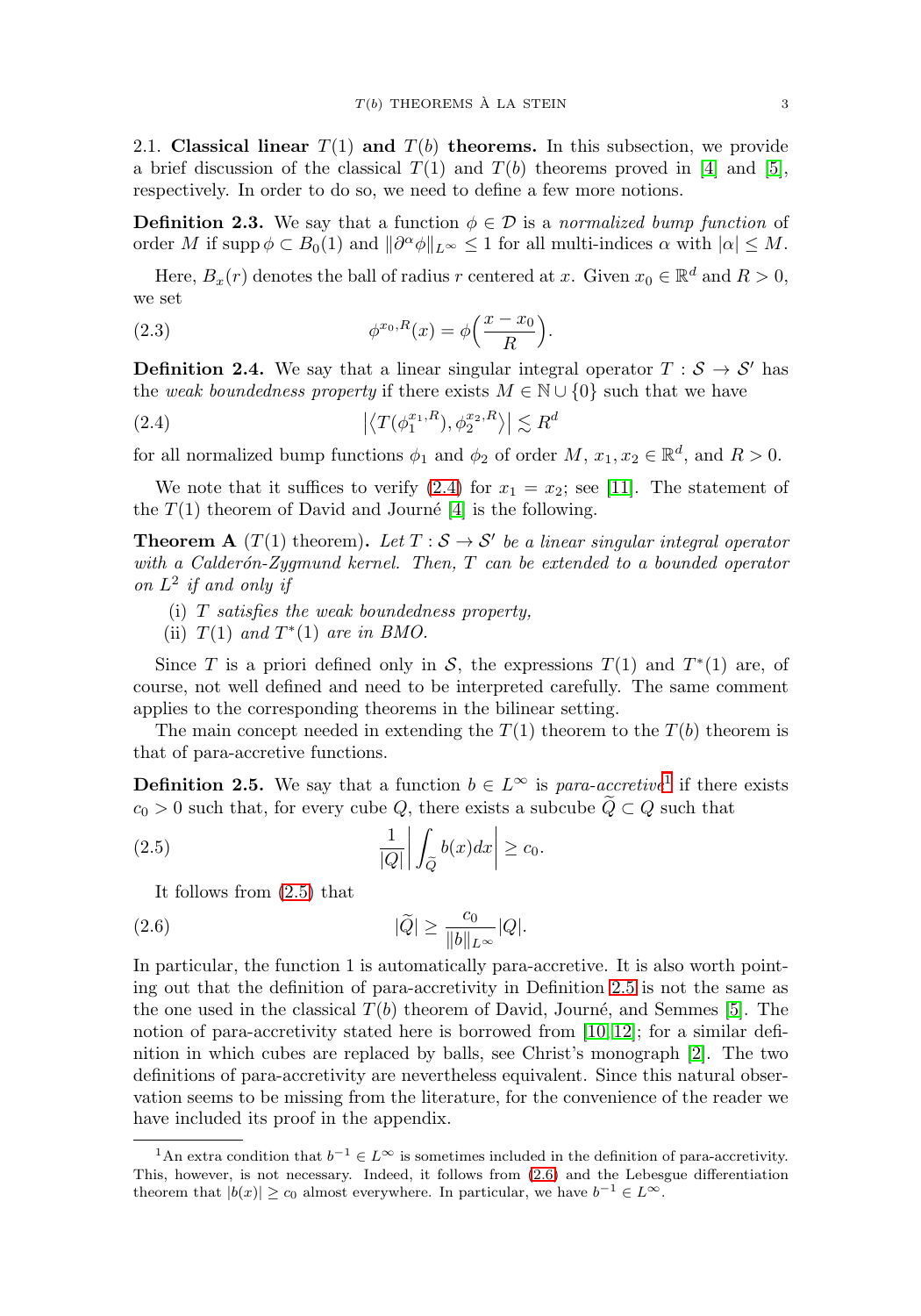Before giving a meaning to operators to which the  $T(b)$  theorem applies, we need one more definition.

**Definition 2.6.** Given  $0 < \eta \leq 1$ , let  $C^{\eta}$  be the collection of all functions from  $\mathbb{R}^d \to \mathbb{C}$  such that  $||f||_{C^{\eta}} < \infty$ , where the  $C^{\eta}$ -norm is given by

$$
||f||_{C^{\eta}} = \sup_{x \neq y} \frac{|f(x) - f(y)|}{|x - y|^{\eta}}.
$$

We also denote by  $C_0^{\eta}$  the subspace of all compactly supported functions in  $C^{\eta}$ .

**Definition 2.7.** Let  $b_0$  and  $b_1$  be para-accretive functions. A linear singular operator  $T : b_1 C_0^{\eta} \to (b_0 C_0^{\eta})'$  is called a linear singular integral operator of Calderón-Zygmund type associated to b<sub>0</sub> and b<sub>1</sub> if T is continuous from  $b_1C_0^{\eta}$  into  $(b_0C_0^{\eta})'$  for some  $\eta > 0$  and there exists a Calderón-Zygmund kernel K such that

$$
\langle T(M_{b_1}f), M_{b_0}g \rangle = \int_{\mathbb{R}^{2d}} K(x, y)b_1(y)f(y)b_0(x)g(x)dxdy,
$$

for all  $f, g \in C_0^{\eta}$  such that supp  $f \cap \text{supp } g = \emptyset$ . Here,  $M_b$  denotes the operation of multiplication by b.

With these preparations, we are now ready to state the classical  $T(b)$  theorem  $|5|$ .

<span id="page-3-1"></span>**Theorem B** ( $T(b)$  theorem). Let  $b_0$  and  $b_1$  be para-accretive functions. Suppose that  $T$  is a linear singular integral operator of Calderón-Zygmund type associated to  $b_0$  and  $b_1$ . Then, T can be extended to a bounded operator on  $L^2$  if and only if the following conditions hold:

- (i)  $M_{b_0} T M_{b_1}$  satisfies the weak boundedness property,
- (ii)  $M_{b_0}T(b_1)$  and  $M_{b_1}T^*(b_0)$  are in BMO.

In the special case when  $b_0$  and  $b_1$  are accretive<sup>[2](#page-3-0)</sup> and  $Tb_1 = T^*b_0 = 0$ , the  $T(b)$ theorem was independently proved by McIntosh and Meyer [\[13\]](#page-15-2).

<span id="page-3-3"></span>Remark 2.8. In [\[5\]](#page-14-1), condition (ii) of Theorem [B](#page-3-1) is stated slightly differently; it was assumed that  $T(b_1), T^*(b_0) \in BMO$ . We note that this is just a matter of notation. For example, the condition  $T(b_1) \in BMO$  in [\[5\]](#page-14-1) means that that there exists  $\beta \in BMO$  such that

 $\langle T(b_1), f \rangle = \langle \beta, f \rangle$  for all mean-zero  $f \in b_0 C_0^{\eta}$ .

This is clearly equivalent to

<span id="page-3-2"></span>(2.7) 
$$
\langle T(b_1), b_0 f \rangle = \langle \beta, b_0 f \rangle
$$
 for all  $f \in C_0^{\eta}$  such that  $\int b_0 f dx = 0$ .

Here, we used the fact that  $b_0 f \leftrightarrow f$  is a one-to-one correspondence since  $b_0$  is paraaccretive and thus, in particular, is bounded away from zero almost everywhere. In Theorem [B,](#page-3-1) we followed the notation from [\[12\]](#page-14-4) to signify the fact that the condition indeed depends on both  $b_0$  and  $b_1$ , and what we mean by condition (ii) in Theorem [B](#page-3-1) is precisely the statement [\(2.7\)](#page-3-2). See also Theorem [E](#page-6-0) below in the bilinear setting.

Lastly, note that, as in the  $T(1)$  theorem, expressions  $M_{b_0}T(b_1)$  and  $M_{b_1}T^*(b_0)$ are not a priori well defined, and thus some care must be taken.

<span id="page-3-0"></span><sup>&</sup>lt;sup>2</sup>A function  $b \in L^{\infty}$  is called accretive if there exists  $\delta > 0$  such that  $\text{Re } b \geq \delta$  for all  $x \in \mathbb{R}^d$ . Note that an accretive function is para-accretive.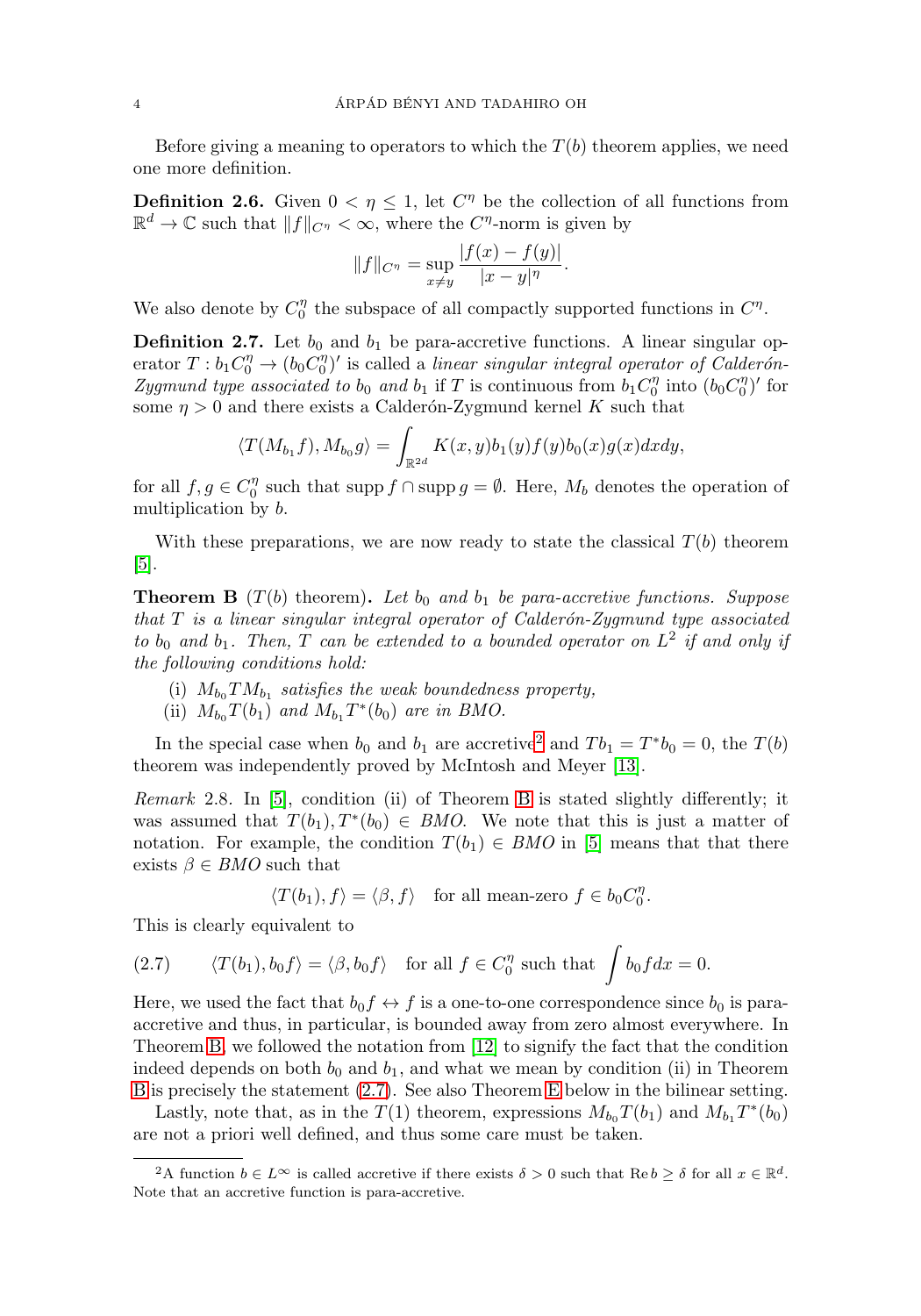2.2. **Formulations of the**  $T(1)$  and  $T(b)$  **theorems à la Stein.** There is another formulation of the  $T(1)$  theorem due to Stein [\[15\]](#page-15-0) in which conditions (i) and (ii) in Theorem [A](#page-2-5) are replaced by the quantitative estimate [\(2.8\)](#page-4-0) involving normalized bump functions.

<span id="page-4-5"></span>**Theorem C** ( $T(1)$  theorem à la Stein). Let T be as in Theorem [A](#page-2-5). Then, T can be extended to a bounded operator on  $L^2$  if and only if there exists  $M \in \mathbb{N} \cup \{0\}$ such that we have

<span id="page-4-0"></span>(2.8) 
$$
||T(\phi^{x_0,R})||_{L^2} + ||T^*(\phi^{x_0,R})||_{L^2} \lesssim R^{\frac{d}{2}}
$$

for any normalized bump function  $\phi$  of order M,  $x_0 \in \mathbb{R}^d$ , and  $R > 0$ .

By viewing the expressions  $T(\phi^{x_0,R})$  and  $T^*(\phi^{x_0,R})$  as  $T(1 \cdot \phi^{x_0,R})$  and  $T^*(1 \cdot \phi^{x_0,R})$ , it is natural to extend this result by replacing the constant function 1 by para-accretive functions  $b_0$  and  $b_1$ . This is the first result of our paper.

<span id="page-4-1"></span>**Theorem 1** ( $T(b)$  theorem à la Stein). Let T,  $b_0$ , and  $b_1$  be as in Theorem [B](#page-3-1). Then, T can be extended to a bounded operator on  $L^2$  if and only if there exists  $M \in \mathbb{N} \cup \{0\}$  such that the following two inequalities hold for any normalized bump function  $\phi$  of order M,  $x_0 \in \mathbb{R}^d$ , and  $R > 0$ :

<span id="page-4-2"></span>(2.9) 
$$
||T(b_1\phi^{x_0,R})||_{L^2} \lesssim R^{\frac{d}{2}},
$$

<span id="page-4-3"></span>(2.10) 
$$
||T^*(b_0\phi^{x_0,R})||_{L^2} \lesssim R^{\frac{d}{2}}.
$$

We present the proof of Theorem [1](#page-4-1) in Section [4.](#page-7-0)

As an application of this result, one could recover the well-known fact that the commutator of a pseudodifferential operator with symbol in the Hörmander class  $S_{1,0}^1$  and the multiplication operator of a Lipschitz function a is bounded on  $L^2$ . Indeed, suppose that for all  $x, \xi \in \mathbb{R}^d$  and all multi-indices  $\alpha, \beta$  we have

$$
|\partial_x^{\alpha} \partial_{\xi}^{\beta} \sigma(x,\xi)| \lesssim (1+|\xi|)^{1-|\beta|},
$$

and let

$$
T_{\sigma}(f)(x) = \int_{\mathbb{R}^d} \sigma(x,\xi) f(\xi) e^{ix \cdot \xi} d\xi
$$

be the corresponding pseudodifferential operator. Also, given a such that  $\partial a/\partial x_i \in$  $L^{\infty}(\mathbb{R}^d)$  for  $1 \leq j \leq d$ , let

$$
[T_{\sigma}, M_a] = T_{\sigma}(af) - aT(f)
$$

be the commutator of  $T_{\sigma}$  and the multiplication operator  $M_a$ . It is straightforward to check that the kernel of  $[T_{\sigma}, M_a]$  is Calderón-Zygmund and, by a similar computation to the one in [\[15,](#page-15-0) pp. 309-310], [\(2.9\)](#page-4-2) and [\(2.10\)](#page-4-3) hold as well, thus proving  $[T_{\sigma}, M_a] : L^2 \to L^2.$ 

### 3. BILINEAR CALDERÓN-ZYGMUND THEORY

Next, we turn our attention to the bilinear setting and consider the corresponding extensions of the results in Section [2.](#page-1-1) Namely, we consider a bilinear singular operator T a priori defined from  $S \times S$  into S' of the form

<span id="page-4-4"></span>(3.1) 
$$
T(f,g)(x) = \int_{\mathbb{R}^{2d}} K(x,y,z)f(y)g(z)dydz,
$$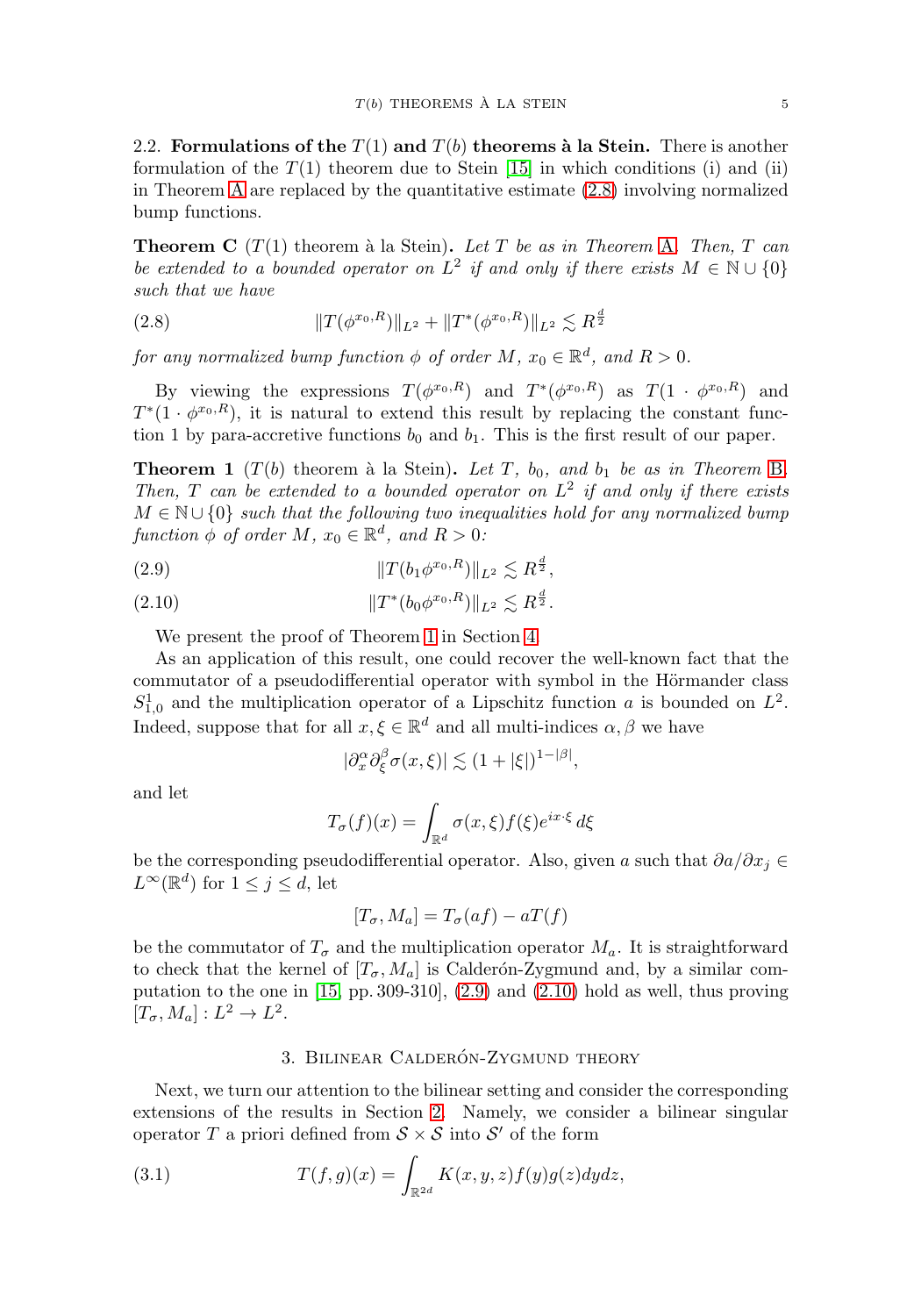where we assume that, away from the diagonal  $\Delta = \{(x, y, z) \in \mathbb{R}^{3d} : x = y = z\},\$ the distributional kernel  $K$  coincides with a function that is locally integrable on  $\mathbb{R}^{3d}\backslash\Delta$ . The formal transposes  $T^{*1}$  and  $T^{*2}$  are defined in an analogous manner with the kernels  $K^{*1}$  and  $K^{*2}$  given by  $K^{*1}(x, y, z) := K(y, x, z)$  and  $K^{*2}(x, y, z) :=$  $K(z, y, x)$ .

<span id="page-5-3"></span>**Definition 3.1.** A locally integrable function K on  $\mathbb{R}^{3d} \setminus \Delta$  is called a (bilinear)  $Calder\'on-Zygmund, kernel if it satisfies the following conditions:$ 

(i) For all  $x, y, z \in \mathbb{R}^d$ , we have

$$
|K(x, y, z)| \lesssim (|x - y| + |x - z|)^{-2d}.
$$

(ii) There exists  $\delta \in (0,1]$  such that

<span id="page-5-1"></span>(3.2) 
$$
|K(x, y, z) - K(x', y, z)| \lesssim \frac{|x - x'|^{\delta}}{(|x - y| + |x - z|)^{2d + \delta}}
$$

for all  $x, x', y, z \in \mathbb{R}^d$  satisfying  $|x-x'| < \frac{1}{2} \max (|x-y|, |x-z|)$ . Moreover, we assume that the formal transpose kernels  $K^{*1}$  and  $K^{*2}$  also satisfy the regularity condition [\(3.2\)](#page-5-1).

We say that a bilinear singular operator  $T$  of the form  $(3.1)$  with a bilinear Calderón-Zygmund kernel is a bilinear Calderón-Zygmund operator if  $T$  extends a bounded operator on  $L^{p_0} \times L^{q_0}$  into  $L^{r_0}$  for some  $1 < p_0, q_0 < \infty$  with  $\frac{1}{p_0} + \frac{1}{q_0} =$  $\frac{1}{r_0} \leq 1.$ 

Similarly to the linear case, the crux of the bilinear Calderón-Zygmund theory is contained in the fact that if  $T$  is a bilinear Calderón-Zygmund operator, then it is bounded on  $L^p \times L^q$  into  $L^r$  for all  $1 < p, q < \infty$  with  $\frac{1}{p} + \frac{1}{q} = \frac{1}{r} \leq 1$  (with the appropriate statements at the endpoints); see Grafakos and Torres [\[8\]](#page-14-3). Therefore, the main question is to prove that there exists at least one triple  $(p_0, q_0, r_0)$  with  $1 < p_0, q_0 < \infty$  and  $\frac{1}{p_0} + \frac{1}{q_0} = \frac{1}{r_0} \leq 1$  such that T is bounded from  $L^{p_0} \times L^{q_0}$  into  $L^{r_0}$ .

The weak boundedness property for bilinear singular operators has a similar flavor as the one in the linear case.

**Definition 3.2.** We say that a bilinear singular integral operator  $T : \mathcal{S} \times \mathcal{S} \rightarrow \mathcal{S}'$ has the (bilinear) weak boundedness property if there exists  $M \in \mathbb{N} \cup \{0\}$  such that we have

<span id="page-5-2"></span>(3.3) 
$$
\left| \langle T(\phi_1^{x_1,R}, \phi_2^{x_2,R}), \phi_3^{x_3,R} \rangle \right| \lesssim R^d
$$

for all normalized bump functions  $\phi_1, \phi_2, \phi_3$  of order  $M, x_1, x_2, x_3 \in \mathbb{R}^d$ , and  $R > 0$ .

Remark 3.3. It follows from [\[1,](#page-14-8) Lemma 9] that it suffices to verify [\(3.3\)](#page-5-2) for  $x_1 =$  $x_2 = x_3.$ 

3.1. **Bilinear**  $T(1)$  and  $T(b)$  **theorems.** We now state the bilinear  $T(1)$  theorem in the form given by Hart [\[11\]](#page-14-5).

<span id="page-5-0"></span>**Theorem D** (Bilinear  $T(1)$  theorem). Let  $T : S \times S \rightarrow S'$  be a bilinear singular integral operator with a standard Calderón-Zygmund kernel. Then,  $T$  can be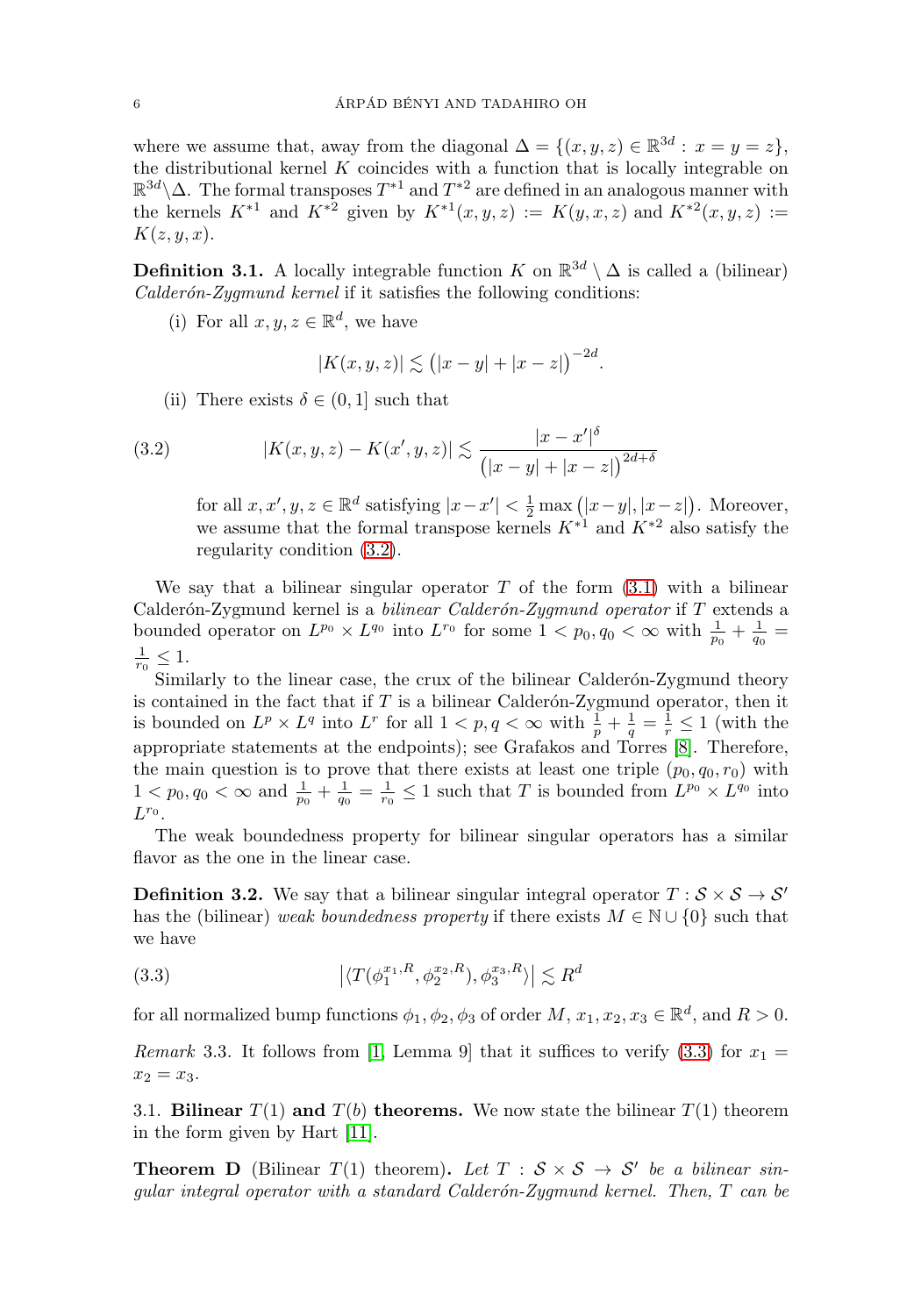extended to a bounded operator on  $L^p \times L^q \to L^r$  for all  $1 < p, q < \infty$  with  $\frac{1}{p} + \frac{1}{q} = \frac{1}{r}$ if and only if

- (i) T satisfies the weak boundedness property,
- (ii)  $T(1, 1), T^{*1}(1, 1),$  and  $T^{*2}(1, 1)$  are in BMO.

We chose this formulation since it closely follows the statement of the classical linear  $T(1)$  theorem given in the previous section. Further, note that Theorem [D](#page-5-0) is equivalent to the formulation of Grafakos and Torres [\[8\]](#page-14-3); see also Christ and Journé [\[3\]](#page-14-9).

Next, we turn our attention to the bilinear version of the  $T(b)$  theorem.

**Definition 3.4.** Let  $b_0$ ,  $b_1$ , and  $b_2$  be para-accretive functions. A bilinear singular operator  $T : b_1 C_0^{\eta} \times b_2 C_0^{\eta} \to (b_0 C_0^{\eta})'$  is called a *bilinear singular integral operator* of Calderón-Zygmund type associated to  $b_0$ ,  $b_1$ , and  $b_2$  if T is continuous from  $b_1 C_0^{\eta} \times b_2 C_0^{\eta}$  into  $(b_0 C_0^{\eta})'$  for some  $\eta > 0$  and there exists a bilinear Calderón-Zygmund kernel K such that (3.4)

<span id="page-6-5"></span>
$$
\langle T(M_{b_1}f_1), M_{b_2}f_2), M_{b_0}f_0 \rangle = \int_{\mathbb{R}^{3d}} K(x, y, z)b_0(x)f_0(x)b_1(y)f_1(y)b_2(z)f_2(z)dxdydz,
$$

for all  $f_0, f_1, f_2 \in C_0^{\eta}$  with supp  $f_0 \cap \text{supp } f_1 \cap \text{supp } f_2 = \emptyset$ .

Hart [\[12\]](#page-14-4) proved the following result.

<span id="page-6-0"></span>**Theorem E** (Bilinear  $T(b)$  theorem). Let  $b_0, b_1,$  and  $b_2$  be para-accretive functions. Suppose that  $T$  is a bilinear singular integral operator of Calderón-Zygmund type associated to  $b_0, b_1,$  and  $b_2$ . Then, T can be extended to a bounded operator on  $L^p \times L^q \to L^r$  for all  $p, q < \infty$  satisfying  $\frac{1}{p} + \frac{1}{q} = \frac{1}{r}$  if and only if

- (i)  $M_{b_0}T(M_{b_1}(\cdot), M_{b_2}(\cdot))$  satisfies the weak boundedness property,
- (ii)  $M_{b_0}T(b_1, b_2)$ ,  $M_{b_1}T^{*1}(b_0, b_2)$ , and  $M_{b_2}T^{*2}(b_1, b_0)$  are in BMO.

As in Theorem [B,](#page-3-1) we used the notation such as  $M_{b_0}T(b_1, b_2) \in BMO$  rather than  $T(b_1, b_2) \in BMO$  to signify the fact that each of the three statements in condition (ii) of Theorem [E](#page-6-0) involves  $b_0$ ,  $b_1$  and  $b_2$ . See Remark [2.8.](#page-3-3)

3.2. **Formulation of the bilinear**  $T(b)$  **theorem à la Stein.** As in the linear setting, we consider the formulation after Stein (Theorem [C\)](#page-4-5) involving quantitative estimates. In the following, we only state and prove the formulation after Stein in the context of the bilinear  $T(b)$  theorem. The corresponding version for the bilinear  $T(1)$  theorem follows by setting  $b_0 = b_1 = b_2 = 1$ ; this result already appears in [\[8\]](#page-14-3).

<span id="page-6-1"></span>**Theorem 2** (Bilinear  $T(b)$  theorem à la Stein). Let  $b_0, b_1,$  and  $b_2$  be para-accretive functions. Suppose that  $T$  is a bilinear singular integral operator of Calderón-Zygmund type associated to  $b_0, b_1$ , and  $b_2$ . Then, T can be extended to a bounded operator on  $L^p \times L^q \to L^r$  for all  $p, q < \infty$  satisfying  $\frac{1}{p} + \frac{1}{q} = \frac{1}{r}$  if and only if there exists  $M \in \mathbb{N} \cup \{0\}$  such that we have

<span id="page-6-2"></span>(3.5) 
$$
||T(b_1\phi^{x_1,R}, b_2\phi^{x_2,R})||_{L^2} \lesssim R^{\frac{d}{2}},
$$

- <span id="page-6-3"></span>(3.6)  $||T^{*1}(b_0\phi^{x_0,R}, b_2\phi^{x_2,R})||_{L^2} \lesssim R^{\frac{d}{2}},$
- <span id="page-6-4"></span>(3.7)  $\|T^{*2}(b_1\phi^{x_1,R}, b_0\phi^{x_0,R})\|_{L^2} \lesssim R^{\frac{d}{2}}$

for any normalized bump function  $\phi$  of order M,  $x_0, x_1, x_2 \in \mathbb{R}^d$ , and  $R > 0$ .

We prove this result in Section [5.](#page-9-0)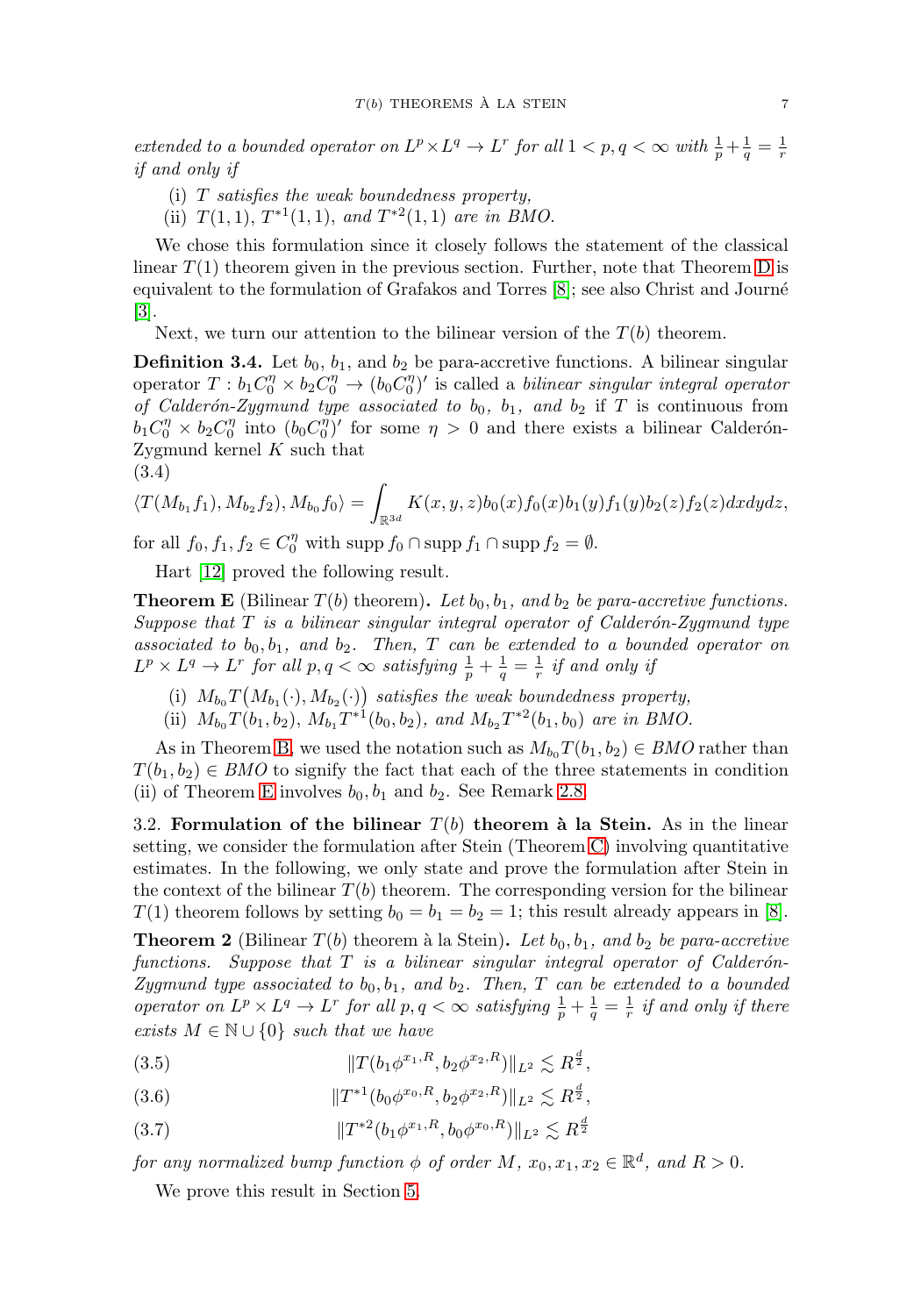# 4. Proof of Theorem [1](#page-4-1)

<span id="page-7-0"></span>Suppose that T is bounded on  $L^2$ . Let  $\phi$  be a normalized bump function. Then, given any  $x_0 \in \mathbb{R}^d$  and  $R > 0$ , we have

$$
||T(b_1\phi^{x_0,R})||_{L^2}\lesssim ||b_1||_{L^\infty}||\phi^{x_0,R}||_{L^2}\lesssim R^{\frac{d}{2}}.
$$

This proves [\(2.9\)](#page-4-2). Condition [\(2.10\)](#page-4-3) follows from a similar computation.

Next, we assume that conditions  $(2.9)$  and  $(2.10)$  hold. It suffices to show that conditions [\(2.9\)](#page-4-2) and [\(2.10\)](#page-4-3) imply conditions (i) and (ii) in Theorem [B.](#page-3-1)

We first prove condition (i) in Theorem [B.](#page-3-1) Let  $\phi_1$  and  $\phi_2$  be normalized bump functions of order 0. Then, it follows from  $(2.9)$  and  $(2.3)$  that we have

$$
\left| \langle M_{b_0} T M_{b_1}(\phi_1^{x_1, R}), \phi_2^{x_2, R} \rangle \right| \lesssim \|b_0\|_{L^\infty} \|T(b_1 \phi_1^{x_1, R})\|_{L^2} \|\phi_2^{x_2, R}\|_{L^2} \lesssim R^d
$$

for all  $x_1, x_2 \in \mathbb{R}^d$  and  $R > 0$ . This proves the weak boundedness property of  $M_{b_0}TM_{b_1}$ .

Next, we prove condition (ii) in Theorem [B.](#page-3-1) In the following, we only show  $M_{b_0} T(b_1) \in BMO$ , assuming [\(2.9\)](#page-4-2). The proof of  $M_{b_1} T^*(b_0) \in BMO$  follows from [\(2.10\)](#page-4-3) in an analogous manner.

We first recall from [\[5\]](#page-14-1) how to extend the definition of T to  $b_1 C_b^{\eta}$ , where  $C_b^{\eta}$  :=  $C^{\eta} \cap L^{\infty}$ . Denote by  $\{b_0 C_0^{\eta}\}$  the subspace of mean-zero functions in  $b_0 C_0^{\eta}$ . Given  $f \in b_1 C_b^{\eta}$  and  $g \in \{b_0 C_0^{\eta}\}_0$ , let  $\psi \in C_0^{\eta}$  with  $0 \le \psi \le 1$  and  $\psi \equiv 1$  in a neighborhood of supp g. Then, we define the action of  $T(f)$  on g by

<span id="page-7-1"></span>
$$
\langle T(f), g \rangle := \langle T(f\psi), g \rangle + \langle T(f(1-\psi)), g \rangle
$$
  
(4.1) 
$$
= \langle T(f\psi), g \rangle + \int_{\mathbb{R}^{2d}} \left[ K(x, y) - K(x_0, y) \right] f(y) (1 - \psi(y)) g(x) dx dy.
$$

Note that this definition is independent of the choice of  $\psi$ . Here, the last equality in [\(4.1\)](#page-7-1) holds for any  $x_0 \in \text{supp } g$ .

Let  $\phi \in C_0^{\infty}$  with  $0 \le \phi \le 1$  such that  $\phi(x) = 1$  for  $|x| \le \frac{1}{2}$  and supp  $\phi \subset B_0(1)$ . Let  $\phi_R(x) = \phi(R^{-1}x)$ . Then,  $T(b_1\phi_R)$  converges to  $T(b_1)$  in the weak-\* topology of  $({b_0}C_0^{\eta}]_0)'$ . Namely, for all  $g \in {b_0}C_0^{\eta}$ , we have

<span id="page-7-2"></span>(4.2) 
$$
\langle T(b_1), g \rangle = \lim_{R \to \infty} \langle T(b_1 \phi_R), g \rangle.
$$

Indeed, letting  $\psi \in C_0^{\infty}$  such that  $\psi \equiv 1$  on supp g as before, we have

<span id="page-7-3"></span>(4.3) 
$$
\langle T(b_1 \phi_R), g \rangle = \langle T(b_1 \psi \phi_R), g \rangle + \langle T(b_1(1-\psi)\phi_R), g \rangle.
$$

First, note that

<span id="page-7-4"></span>(4.4) 
$$
\langle T(b_1 \psi \phi_R), g \rangle = \langle T(b_1 \psi), g \rangle
$$

for all sufficiently large  $R$ . In view of  $(2.2)$ , it follows from Lebesgue dominated convergence theorem that

<span id="page-7-5"></span>
$$
\lim_{R \to \infty} \langle T(b_1(1-\psi)\phi_R), g \rangle = \lim_{R \to \infty} \int_{\mathbb{R}^{2d}} K(x, y)b_1(y)(1-\psi(y))\phi_R(y)g(x)dydx
$$

$$
= \lim_{R \to \infty} \int_{\mathbb{R}^{2d}} \left[ K(x, y) - K(x_0, y) \right] b_1(y)(1-\psi(y))\phi_R(y)g(x)dydx
$$

$$
= \int_{\mathbb{R}^{2d}} \left[ K(x, y) - K(x_0, y) \right] b_1(y)(1-\psi(y))g(x)dydx
$$

$$
(4.5) \qquad = \langle T(b_1(1-\psi)), g \rangle,
$$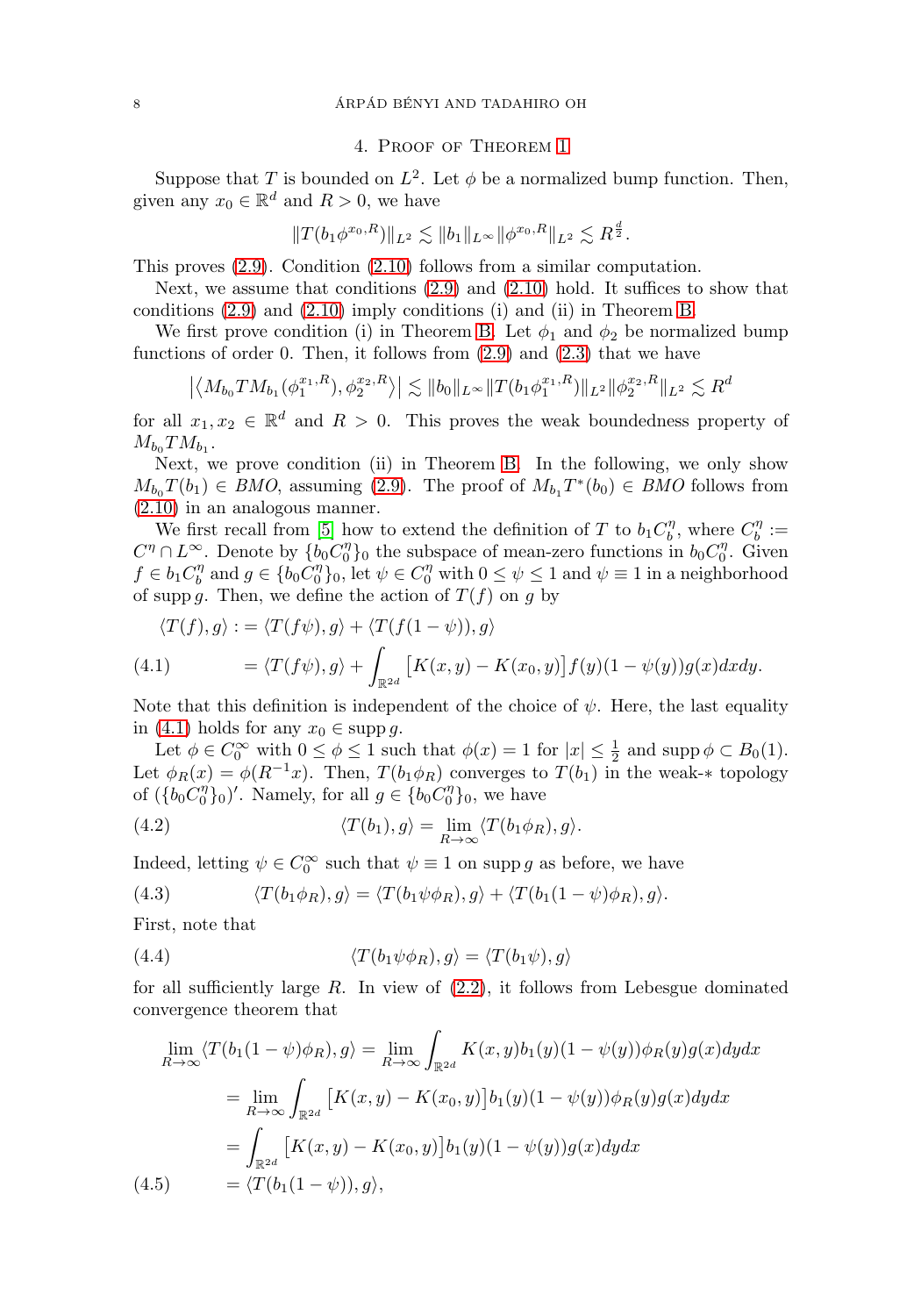where  $x_0 \in \text{supp } g$ . Then, [\(4.2\)](#page-7-2) follows from [\(4.1\)](#page-7-1), [\(4.3\)](#page-7-3), [\(4.4\)](#page-7-4), and [\(4.5\)](#page-7-5).

Suppose now that we have

<span id="page-8-1"></span>(4.6) T(b1φR)BMO -1,

uniformly in  $R > 0$ . Then, by Banach-Alaoglu theorem with  $BMO = (H^1)'$ , there exists a sequence  $\{R_j\}_{j=1}^{\infty}$  such that  $T(b_1\phi_{R_j})$  converges in the weak- $*$  topology to some function  $\beta$  in BMO. Namely,

<span id="page-8-0"></span>(4.7) 
$$
\lim_{j \to \infty} \langle T(b_1 \phi_{R_j}), g \rangle = \langle \beta, g \rangle
$$

for all  $g \in H^1$ . In particular, [\(4.7\)](#page-8-0) holds for all  $g \in \{b_0 C_0^{\eta}\}_0$ . Then, from [\(4.2\)](#page-7-2) and [\(4.7\)](#page-8-0) with the uniqueness of a limit, we can identify  $T(b_1)$  (or rather  $M_{b_0}T(b_1)$ ) with  $\beta \in BMO$ . See Remark [2.8.](#page-3-3)

Therefore, it remains to prove [\(4.6\)](#page-8-1). Let  $M \in \mathbb{N} \cup \{0\}$  be as in Theorem [1.](#page-4-1) Then, by imposing that  $\|\partial^{\alpha}\phi\|_{L^{\infty}} \leq 1$  for all multi-indices  $\alpha$  with  $|\alpha| \leq M$ , the function  $\phi$  defined above is a normalized bump function of order M.

Fix a cube Q of side length  $\ell > 0$  with center  $x_0 \in \mathbb{R}^d$ . Set  $\phi_Q := \phi^{x_0, r}$ , where r ix a cube Q of side length  $\ell > 0$  with center  $r := 6 \text{ diam}(Q) = 6\sqrt{d} \ell$ . By writing  $T(b_1 \phi_R)$  as

<span id="page-8-2"></span>(4.8) 
$$
T(b_1 \phi_R) = T(b_1 \phi_Q \phi_R) + T(b_1(1 - \phi_Q)\phi_R),
$$

we consider the first and second terms separately.

On the one hand, when  $R \leq r$ , write  $\phi_Q \phi_R$  as

<span id="page-8-6"></span>(4.9) 
$$
\phi_Q(x)\phi_R(x) = \phi(\frac{R}{r}\frac{x}{R} - \frac{x_0}{r})\phi(\frac{x}{R}) = [\psi_1\phi]^{0,R}(x)
$$

with  $\psi_1(x) := \phi(\frac{R}{r}x - \frac{x_0}{r})$ . Note that  $\psi_1\phi$  is a normalized bump function. Then, by the Cauchy-Schwarz inequality and [\(2.9\)](#page-4-2), we have

<span id="page-8-4"></span>
$$
(4.10) \qquad \int_{Q} \left| T(b_{1}\phi_{Q}\phi_{R}) \right| dx \leq |Q|^{\frac{1}{2}} \left\| T(b_{1}[\psi_{1}\phi]^{0,R}) \right\|_{L^{2}} \lesssim R^{\frac{d}{2}} |Q|^{\frac{1}{2}} \lesssim |Q|.
$$

On the other hand, when  $R>r$ , write  $\phi_{Q}\phi_{R}$  as

<span id="page-8-7"></span>(4.11) 
$$
\phi_Q(x)\phi_R(x) = \phi(\frac{x-x_0}{r})\phi(\frac{r}{R}\frac{x-x_0}{r} + \frac{x_0}{R}) = [\phi\psi_2]^{x_0,r}(x)
$$

with  $\psi_2(x) := \phi\left(\frac{r}{R}x + \frac{x_0}{R}\right)$ . Then, noting that  $\phi\psi_2$  is a normalized bump function, it follows from the Cauchy-Schwarz inequality and [\(2.9\)](#page-4-2) that

<span id="page-8-5"></span>
$$
(4.12) \qquad \int_{Q} \left| T(b_{1}\phi_{Q}\phi_{R}) \right| dx \leq |Q|^{\frac{1}{2}} \left\| T(b_{1}[\phi\psi_{2}]^{x_{0},r}) \right\|_{L^{2}} \lesssim R^{\frac{d}{2}} |Q|^{\frac{1}{2}} \lesssim |Q|.
$$

Next, we estimate the second term in [\(4.8\)](#page-8-2). From the support condition

<span id="page-8-3"></span>(4.13) 
$$
\mathrm{supp}(1-\phi_Q) \subset \mathbb{R}^d \setminus B_{x_0}(3\mathrm{diam}(Q)) \subset \mathbb{R}^d \setminus Q,
$$

we have

$$
T(b_1(1-\phi_Q)\phi_R)(x) = \int_{\mathbb{R}^d} K(x,y)b_1(y)\big(1-\phi_Q(y)\big)\phi_R(y)dy,
$$

for all  $x \in Q$ . Define  $c_{Q,R}$  by

$$
c_{Q,R} := \int_{\mathbb{R}^d} K(x_0, y) b_1(y) \big(1 - \phi_Q(y)\big) \phi_R(y) dy,
$$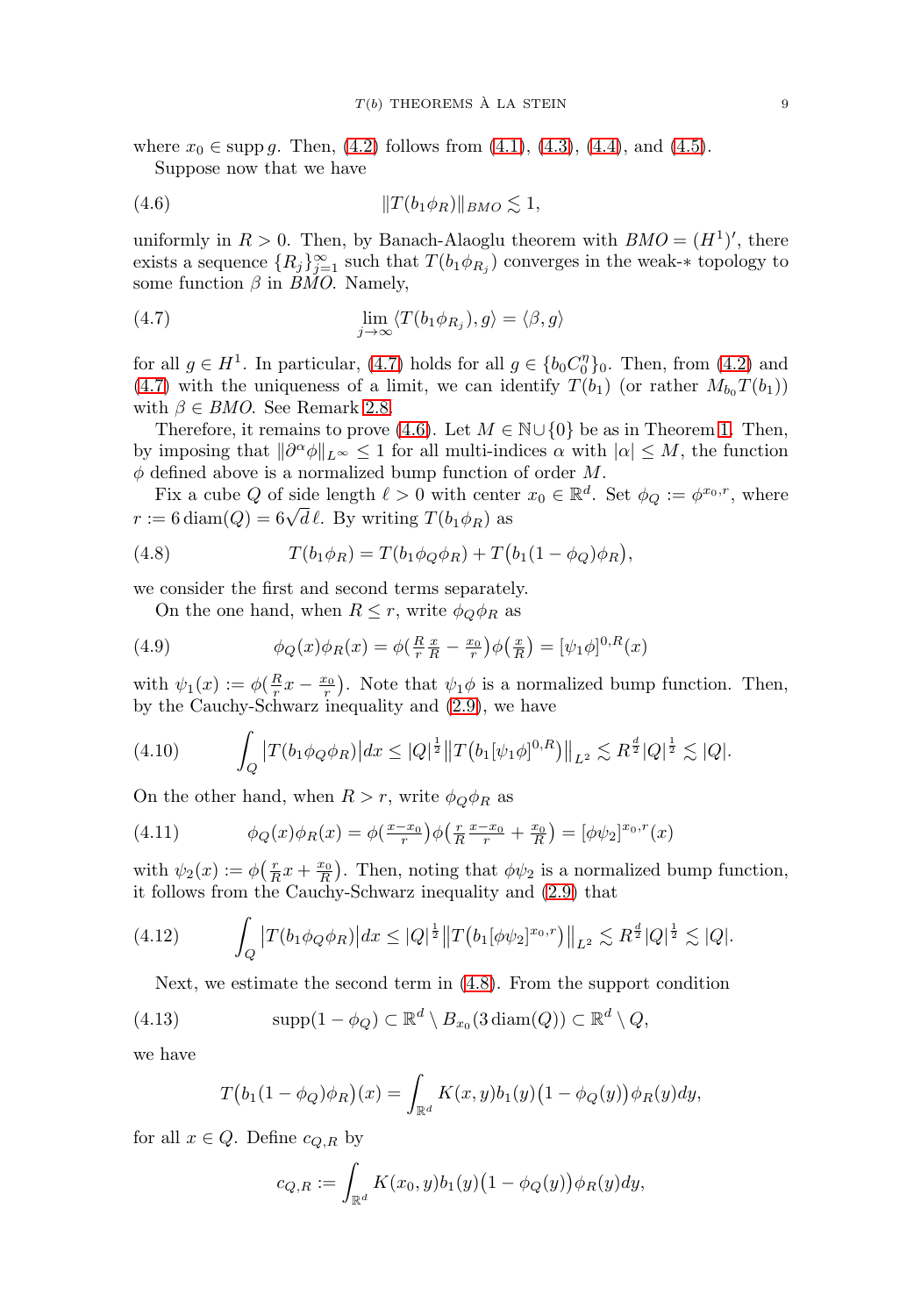where  $x_0$  is the center of the cube Q. Then, it follows from  $(2.2)$  with  $(4.13)$  that, for  $x \in Q$ , we have

<span id="page-9-1"></span>
$$
\begin{aligned} \left| T(b_1(1 - \phi_Q)\phi_R)(x) - c_{Q,R} \right| &\leq \int_{|x - x_0| \leq \text{diam}(Q) \leq \frac{1}{2}|x - y|} |K(x, y) - K(x_0, y)| dy \\ &\leq 1 \end{aligned}
$$
\n
$$
(4.14)
$$

uniformly in  $R > 0$ .

Hence, putting  $(4.8)$ ,  $(4.10)$ ,  $(4.12)$ , and  $(4.14)$  together, we conclude that there exists  $A > 0$  such that for each cube Q and  $R > 0$ , there exists a constant  $c_{Q,R}$ such that

(4.15) 
$$
\frac{1}{|Q|} \int_Q |T(b_1 \phi_R)(x) - c_{Q,R}| dx \leq A.
$$

Therefore, it follows from Proposition 7.1.2 in [\[7\]](#page-14-10) that

$$
\sup_{R>0} ||T(b_1\phi_R)||_{BMO} \le 2A.
$$

<span id="page-9-0"></span>This proves [\(4.7\)](#page-8-0) and thus completes the proof of Theorem [1.](#page-4-1)

# 5. Proof of Theorem [2](#page-6-1)

Suppose that T is bounded on  $L^4 \times L^4 \rightarrow L^2$ . Then, given a normalized bump function  $\phi$ , we have

$$
||T(b_1\phi^{x_1,R}, b_2\phi^{x_2,R})||_{L^2} \lesssim ||b_1||_{L^\infty} ||\phi^{x_1,R}||_{L^4} ||b_2||_{L^\infty} ||\phi^{x_2,R}||_{L^4} \lesssim R^{\frac{d}{2}}
$$

for any  $x_1, x_2 \in \mathbb{R}^d$  and  $R > 0$ . This proves [\(3.5\)](#page-6-2). A similar computation yields [\(3.6\)](#page-6-3) and [\(3.7\)](#page-6-4).

Next, we assume that conditions  $(3.5)$ ,  $(3.6)$ , and  $(3.7)$  hold. It suffices to show that conditions  $(3.5)$ ,  $(3.6)$ , and  $(3.7)$  imply conditions (i) and (ii) in Theorem [E.](#page-6-0)

We first prove condition (i) in Theorem [E.](#page-6-0) Let  $\phi_i$ ,  $j = 0, 1, 2$ , be normalized bump functions of order  $M$ . Then, it follows from the Cauchy-Schwarz inequality, [\(3.5\)](#page-6-2), and [\(2.3\)](#page-2-6) that

$$
\left| \langle M_{b_0} T(b_1 \phi_1^{x_1, R}, b_2 \phi_2^{x_2, R}), \phi_0^{x_0, R} \rangle \right| \lesssim \|b_0\|_{L^\infty} \|T(b_1 \phi_1^{x_1, R}, b_2 \phi_2^{x_2, R})\|_{L^2} \|\phi_0^{x_0, R}\|_{L^2} \lesssim R^d
$$

for all  $x_0, x_1, x_2 \in \mathbb{R}^d$  and  $R > 0$ . This proves condition (i) in Theorem [E.](#page-6-0)

Next, we prove condition (ii) in Theorem [E.](#page-6-0) As in the proof of Theorem [1,](#page-4-1) we only show  $M_{b_0}T(b_1, b_2) \in BMO$ , assuming [\(3.5\)](#page-6-2). The proof of the other two conditions follows in a similar manner in view of the symmetric condition in Definition [3.1.](#page-5-3)

Since T is a priori defined only on  $b_1 C_0^{\eta} \times b_2 C_0^{\eta}$ , we first extend T to  $b_1 C_0^{\eta} \times b_2 C_0^{\eta}$ . Fix  $f_j \in b_j C_b^{\eta}$ ,  $j = 1, 2$ . Given  $g \in \{b_0 C_0^{\eta}\}_0$ , let  $\psi \in C_0^{\eta}$  with  $0 \le \psi \le 1$  and  $\psi \equiv 1$ in a neighborhood of supp g. Then, we define the action of  $T(f_1, f_2)$  on g by

(5.1) 
$$
\langle T(f_1, f_2), g \rangle := \langle T(f_1\psi, f_2\psi), g \rangle + \langle T(f_1(1-\psi), f_2\psi), g \rangle + \langle T(f_1\psi, f_2(1-\psi)), g \rangle + \langle T(f_1(1-\psi), f_2(1-\psi)), g \rangle.
$$

Note that the last three terms can be written as triple integrals of the form [\(3.4\)](#page-6-5). From this, we see that this definition is independent of the choice of  $\psi$ .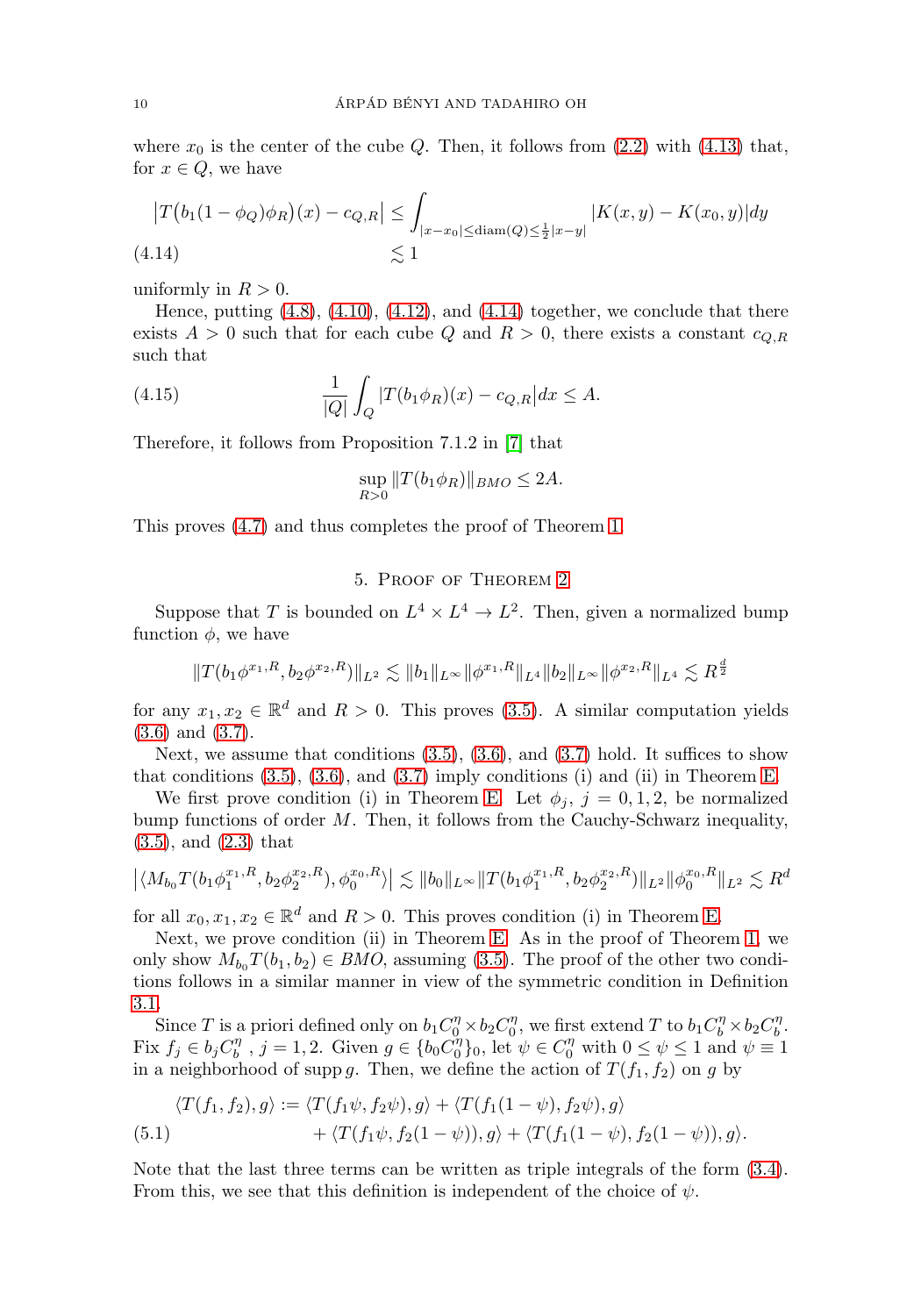Let  $\phi \in C_0^{\infty}$  with  $0 \le \phi \le 1$  such that  $\phi(x) = 1$  for  $|x| \le \frac{1}{2}$  and supp  $\phi \subset B_0(1)$ . Let  $\phi_R(x) = \phi(R^{-1}x)$ . Then,  $T(b_1\phi_R, b_2\phi_R)$  converges to  $T(b_1, b_2)$  in the weak-\* topology of  $({b_0}C_0^{\eta}_{0})'$ . Namely, we have

<span id="page-10-0"></span>(5.2) 
$$
\langle T(b_1, b_2), g \rangle = \lim_{R \to \infty} \langle T(b_1 \phi_R, b_2 \phi_R), g \rangle
$$

for all  $g \in \{b_0 C_0^{\eta}\}_0$ . See [\[12\]](#page-14-4) for the proof of [\(5.2\)](#page-10-0). Suppose that we have

<span id="page-10-2"></span>
$$
(5.3) \t\t\t\t ||T(b_1\phi_R, b_2\phi_R)||_{BMO} \lesssim 1,
$$

uniformly in  $R > 0$ . Then, as in the proof of Theorem [1,](#page-4-1) it follows from the Banach-Alaoglu theorem that there exists a sequence  ${R_j}_{j=1}^{\infty}$  and  $\beta \in BMO$  such that

<span id="page-10-1"></span>(5.4) 
$$
\lim_{j \to \infty} \langle T(b_1 \phi_{R_j}, b_2 \phi_{R_j}), g \rangle = \langle \beta, g \rangle
$$

for all  $g \in H^1$ , in particular for all  $g \in \{b_0 C_0^{\eta}\}_0$ . Hence, from [\(5.2\)](#page-10-0) and [\(5.4\)](#page-10-1), we conclude that  $M_{b_0}T(b_1, b_2) \in BMO$ .

Therefore, it remains to prove [\(5.3\)](#page-10-2). By imposing that  $\|\partial^{\alpha}\phi\|_{L^{\infty}} \leq 1$  for all multi-indices  $\alpha$  with  $|\alpha| \leq M$ , the function  $\phi$  defined above is a normalized bump function of order  $M$ . As in the proof of Theorem [1,](#page-4-1) let  $Q$  be the cube of side length  $\ell > 0$  with center  $x_0 \in \mathbb{R}^d$ . Set  $\phi_Q = \phi^{x_0,r}$ , where  $r = 6 \text{diam}(Q)$ . Then, write  $T(b_1\phi_R, b_2\phi_R)$  as

$$
T(b_1\phi_R, b_2\phi_R) = T(b_1\phi_Q\phi_R, b_2\phi_Q\phi_R) + T(b_1(1 - \phi_Q)\phi_R, b_2\phi_Q\phi_R) + T(b_1\phi_Q\phi_R, b_2(1 - \phi_Q)\phi_R) + T(b_1(1 - \phi_Q)\phi_R, b_2(1 - \phi_Q)\phi_R) := I + II + III + IV.
$$

<span id="page-10-3"></span>It follows from the Cauchy-Schwarz inequality and [\(3.5\)](#page-6-2) with [\(4.9\)](#page-8-6) and [\(4.11\)](#page-8-7) that

<span id="page-10-4"></span>
$$
(5.6) \qquad \int_{Q} |1| dx \leq \begin{cases} |Q|^{\frac{1}{2}} \|T(b_{1}[\psi_{1}\phi]^{0,R}, b_{2}[\psi_{1}\phi]^{0,R})\|_{L^{2}} \lesssim |Q|, & \text{when } R \leq r, \\ |Q|^{\frac{1}{2}} \|T(b_{1}[\phi\psi_{2}]^{x_{0},r}, b_{2}[\phi\psi_{2}]^{x_{0},r})\|_{L^{2}} \lesssim |Q|, & \text{when } R > r. \end{cases}
$$

Next, we consider the terms  $\mathbb{I}, \mathbb{I}, \mathbb{I}$ , and IV. Let  $\phi_Q^c := 1 - \phi_Q$ . Then, from the support condition [\(4.13\)](#page-8-3), we have

$$
\mathbf{I}(x) = \int_{\mathbb{R}^{2d}} K(x, y, z) b_1(y) \phi_Q^c(y) \phi_R(y) b_2(z) \phi_Q(z) \phi_R(z) dy dz
$$

for  $x \in Q$ . Define  $c_{Q,R}^{(2)}$  by

$$
c_{Q,R}^{(2)} := \int_{\mathbb{R}^{2d}} K(x_0, y, z) b_1(y) \phi_Q^c(y) \phi_R(y) b_2(z) \phi_Q(z) \phi_R(z) dy dz,
$$

where  $x_0$  is the center of the cube Q. Then, it follows from [\(3.2\)](#page-5-1) with [\(4.13\)](#page-8-3) that, for  $x \in Q$ , we have

<span id="page-10-5"></span>
$$
|\mathbb{I}(x) - c_{Q,R}^{(2)}| \le \int_{\text{supp }\phi_Q} \int_{|x - x_0| \le \text{diam}(Q) \le \frac{1}{2}|x - y|} |K(x, y, z) - K(x_0, y, z)| dy dz
$$
  
(5.7)  $\lesssim 1$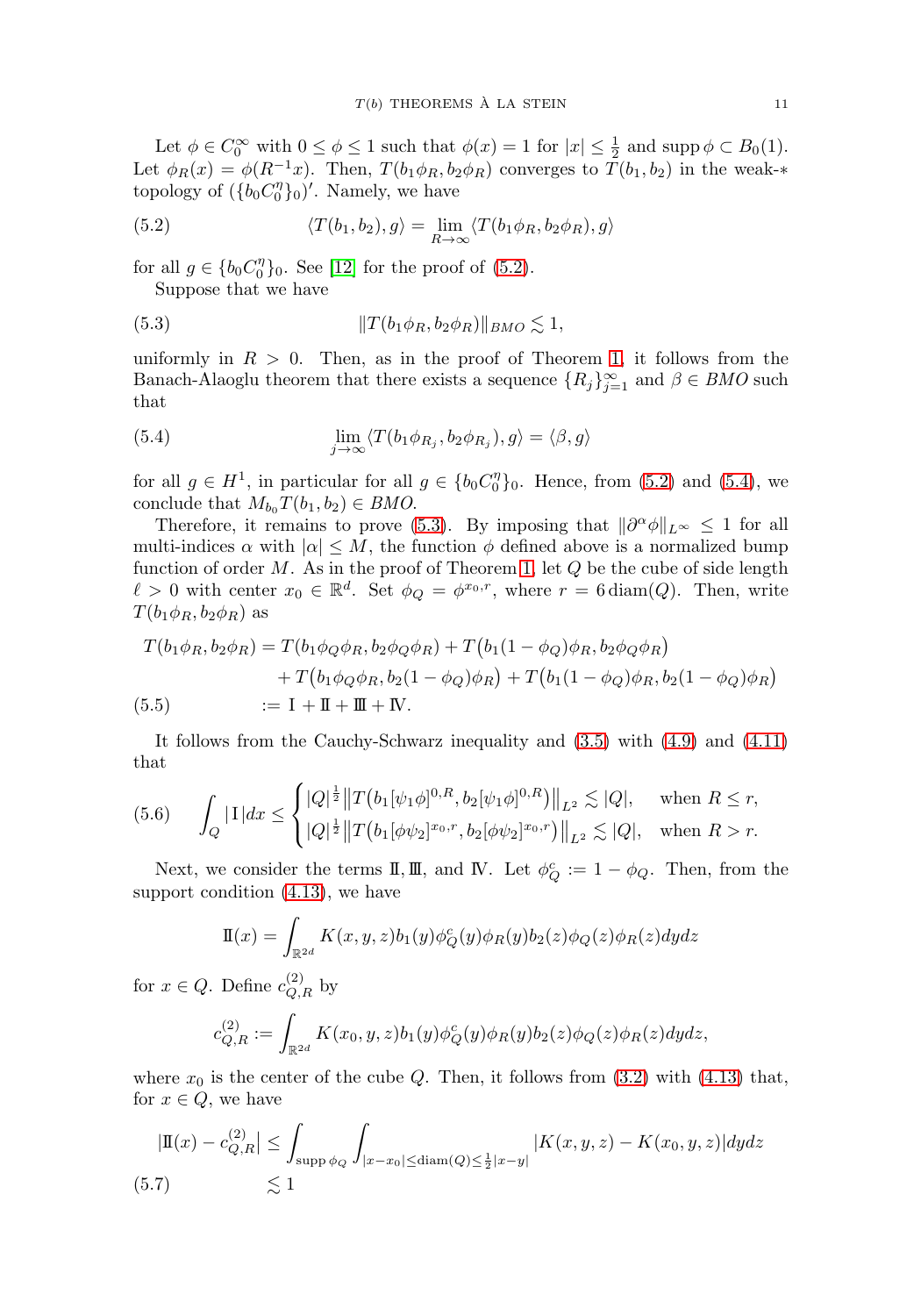uniformly in  $R > 0$ . By symmetry, the same estimate holds for III. As for IV, by letting

$$
c_{Q,R}^{(4)} := \int_{\mathbb{R}^{2d}} K(x_0, y, z) b_1(y) \phi_Q^c(y) \phi_R(y) b_2(z) \phi_Q^c(z) \phi_R(z) dy dz,
$$

we have, for  $x \in Q$ ,

$$
|W(x) - c_{Q,R}^{(4)}| \le \int_{|x - x_0| \le \text{diam}(Q) \le \frac{1}{2} \min(|x - y|, |x - z|)} |K(x, y, z) - K(x_0, y, z)| dy dz
$$
\n(5.8) 
$$
\lesssim 1
$$

<span id="page-11-0"></span>uniformly in  $R > 0$ .

Hence, putting  $(5.5)$ ,  $(5.6)$ ,  $(5.7)$ , and  $(5.8)$  together, we conclude that there exists  $A > 0$  such that for each cube Q and  $R > 0$ , there exists a constant  $\tilde{c}_{Q,R}$ such that

(5.9) 
$$
\frac{1}{|Q|}\int_Q |T(b_1\phi_R, b_2\phi_R)(x) - \tilde{c}_{Q,R}|dx \leq A,
$$

thus yielding [\(5.3\)](#page-10-2). This completes the proof of Theorem [2.](#page-6-1)

### Appendix A. On para-accretive functions

Para-accretive functions play an important role in the  $T(b)$  theorems. In this paper, we used Definition [2.5](#page-2-3) for para-accretivity. In [\[5\]](#page-14-1), however, David, Journ´e, and Semmes used a different definition (see Definition [A.1](#page-11-1) below) and gave several equivalent characterizations for para-accretive functions (Proposition [A.2](#page-11-2) below). In this appendix, we show that these two definitions (Definition [2.5](#page-2-3) and Definition [A.1\)](#page-11-1) are equivalent.

<span id="page-11-1"></span>**Definition A.1.** A function  $b \in L^{\infty}$  is para-accretive if  $b^{-1} \in L^{\infty}$  and there exists a sequence  $\{s_k\}_{k\in\mathbb{Z}}$  of functions  $s_k:\mathbb{R}^d\times\mathbb{R}^d\to\mathbb{C}$  for which the following conditions hold: there exist  $C > 0$  and  $\alpha > 0$  such that for all  $k \in \mathbb{Z}$ ,

- (i)  $|s_k(x, y)| \leq C2^{kd}$ , for all  $x, y \in \mathbb{R}^d$ ,
- (ii)  $s_k(x, y) = 0$ , if  $|x y| > C2^{-k}$ ,
- (iii)  $s_k(x, y) = s_k(y, x)$ , for all  $x, y \in \mathbb{R}^d$ ,

(iv) 
$$
|s_k(x, y) - s_k(x', y)| \le C2^{k(d+\alpha)}|x - x'|
$$
, for all  $x, x', y \in \mathbb{R}^d$ ,

(v)  $\int s_k(x, y)b(y)dy = 1$ , for all  $x \in \mathbb{R}^d$ .

The following proposition states different characterizations for para-accretive functions according to Definition [A.1.](#page-11-1)

<span id="page-11-2"></span>**Proposition A.2** (Proposition 2 in [\[5\]](#page-14-1))**.** Let  $b \in L^{\infty}$  such that  $b^{-1} \in L^{\infty}$ . Then, the following statements are equivalent.

(A) A function b is para-accretive according to Definition [A.1](#page-11-1).

(B) There exists  $\varepsilon > 0$  and  $N > 0$  such that for all  $k \in \mathbb{Z}$  and for any dyadic cube Q of side length  $\ell(Q)=2^{-k}$ , there exists another dyadic cube  $\tilde{Q}$  of the same side length such that the distance between Q and  $\tilde{Q}$  is at most  $N2^{-k}$  and

$$
\begin{aligned}\n\text{tween } Q \text{ and } \widetilde{Q} \text{ is a} \\
\frac{1}{|\widetilde{Q}|} \left| \int_{\widetilde{Q}} b(x) dx \right| &\geq \varepsilon.\n\end{aligned}
$$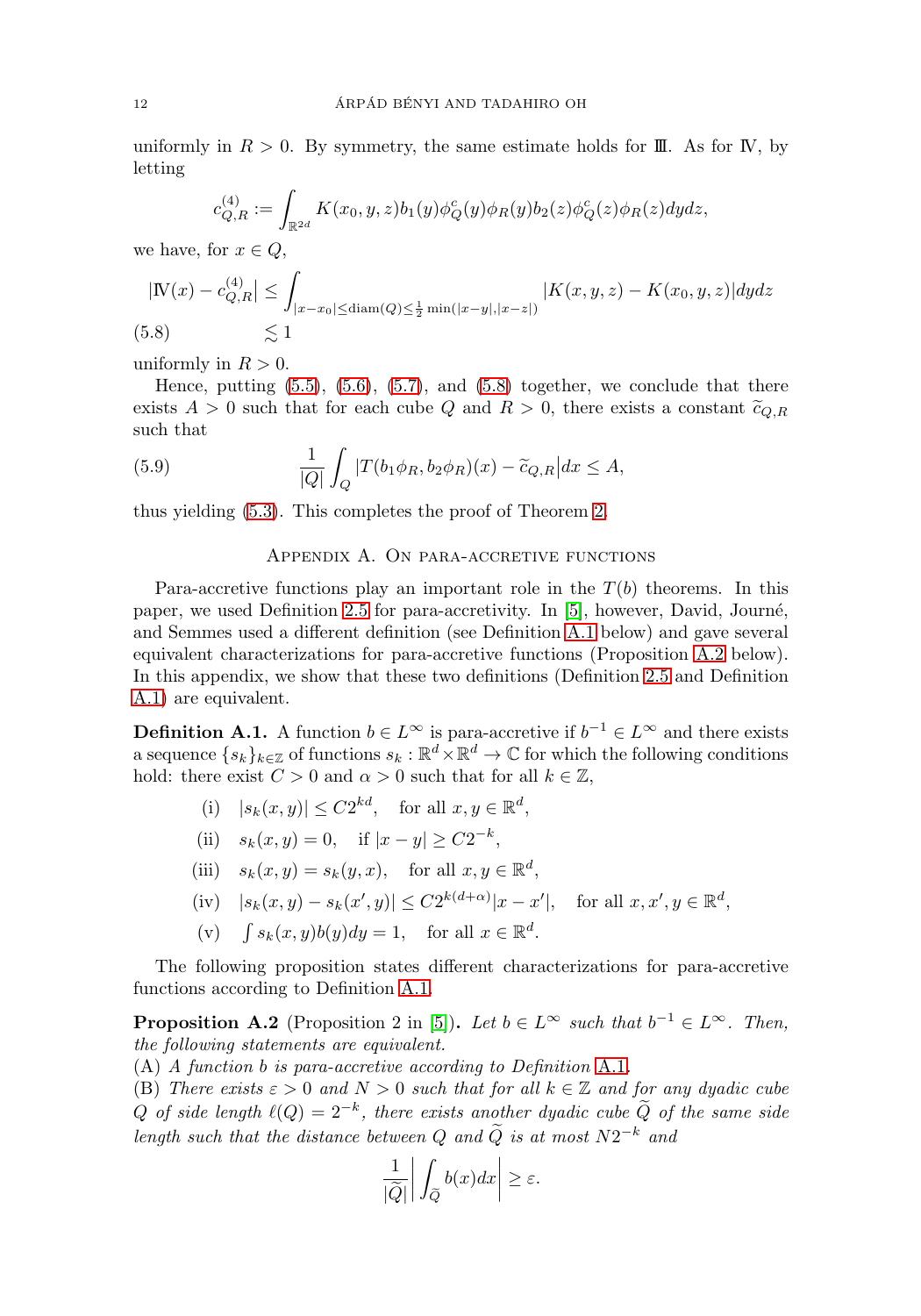(C) There exist  $C > 0$ ,  $\delta > 0$ , and  $u_k : \mathbb{R}^d \times \mathbb{R}^d \to \mathbb{C}$  such that for all  $k \in \mathbb{Z}$ ,

- (i)  $|u_k(x, y)| \leq C2^{kd}$ , for all  $x, y \in \mathbb{R}^d$ ,
- (ii)  $u_k(x, y) = 0$ , if  $|x y| \ge C2^{-k}$ ,
- (iii)  $|u_k(x, y) u_k(x, y')| \le C2^{k(d+\delta)} |y y'|$ , for all  $x, y, y' \in \mathbb{R}^d$ ,
- (iv) for all  $x \in \mathbb{R}^d$ .  $\frac{1}{C} \leq$  $\begin{array}{c} \begin{array}{c} \begin{array}{c} \end{array} \\ \begin{array}{c} \end{array} \end{array} \end{array}$  $\int u_k(x,y)b(y)dy$  $\begin{array}{c} \begin{array}{c} \begin{array}{c} \end{array} \\ \begin{array}{c} \end{array} \end{array} \end{array}$  $\leq C.$

(D) There exist  $C > 0$ ,  $\delta > 0$ , and  $v_k : \mathbb{R}^d \times \mathbb{R}^d \to \mathbb{C}$  such that for all  $k \in \mathbb{Z}$ , the conditions (i)-(iv) in  $(C)$  are satisfied. Moreover, the following extra conditions are satisfied:

(v) 
$$
\int v_k(x, y) dy = 1
$$
, for all  $x \in \mathbb{R}^d$ ,  
\n(vi)  $\int v_k(x, y) dx = 1$ , for all  $y \in \mathbb{R}^d$ ,

and

(vii) For all  $y \in \mathbb{R}^d$ , the function  $v_k(\cdot, y)$  is constant for each dyadic cube of side length  $2^{-k}$ .

A.1. **Definition** [A.1](#page-11-1) **implies** Definition [2.5.](#page-2-3) Let  $b \in L^{\infty}$  be para-accretive according to Definition [A.1.](#page-11-1) In the following, we show that [\(2.5\)](#page-2-2) in Definition [2.5](#page-2-3) follows from Proposition [A.2](#page-11-2) (B).

Let  $\varepsilon > 0$  and  $N > 0$  be as in Proposition [A.2](#page-11-2) (B). Without loss of generality, we assume that  $N \geq 10$ . Given a dyadic cube Q centered at  $x_0$ , choose  $k \in \mathbb{Z}$  such that

<span id="page-12-0"></span>(A.1) 
$$
10 \cdot N2^{-k} \le \ell(Q) \le 20 \cdot N2^{-k}.
$$

Fix a dyadic cube  $Q_1 \subset Q$  of side length  $2^{-k}$  containing the center  $x_0$  of the cube  $Q$ . Then, by Proposition [A.2](#page-11-2) (B), there exists another dyadic cube  $Q_2$  of side length  $2^{-k}$  within distance  $N2^{-k}$  from  $Q_1$  such that

<span id="page-12-1"></span>(A.2) 
$$
\frac{1}{|Q_2|}\bigg|\int_{Q_2} b(x)dx\bigg|\geq \varepsilon.
$$

Note that  $Q_2 \subset Q$ . Moreover, from  $(A.1)$  and  $(A.2)$ , we have

$$
\frac{1}{|Q|}\bigg|\int_{Q_2}b(x)dx\bigg|\geq \frac{\varepsilon}{(20N)^d}.
$$

Since the choice of  $Q$  was arbitrary, this shows that  $b$  is indeed para-accretive in the sense of Definition [2.5.](#page-2-3)

A.2. **Definition** [2.5](#page-2-3) **implies Definition [A.1.](#page-11-1)** Let  $b \in L^{\infty}$  be para-accretive according to Definition [2.5.](#page-2-3) It suffices to construct a sequence  ${u_k}_{k \in \mathbb{Z}}$  of functions  $u_k$  on  $\mathbb{R}^d \times \mathbb{R}^d$ , satisfying conditions (i)-(iv) in Proposition [A.2](#page-11-2) (C).

Let  $\phi \in C_0^{\infty}$  be a normalized bump function of order 1 such that  $\int_{\mathbb{R}^d} \phi(x) dx =$  $\alpha^{-1} > 0$ . Then, let  $\phi_{\varepsilon}(x) = \varepsilon^{-d} \alpha \phi(\varepsilon^{-1}x)$ , that is,  $\{\phi_{\varepsilon}\}_{{\varepsilon}>0}$  is an approximation to the identity.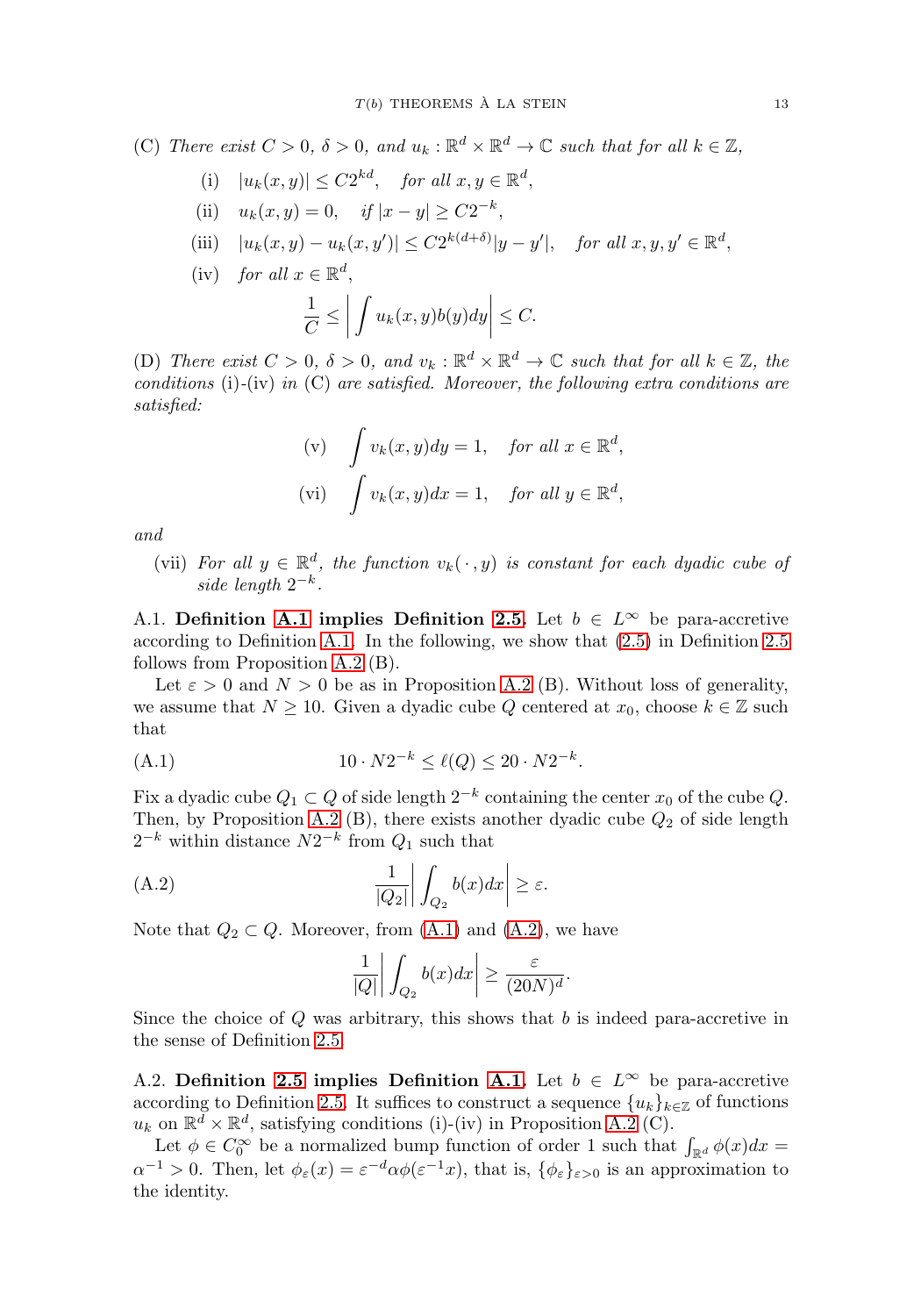Given  $k \in \mathbb{Z}$ , let  $Q_k$  be the cube of side length  $2^{-k}$  centered at the origin and  $Q_k^x := x + Q_k$  be the cube of side length  $2^{-k}$  centered at  $x \in \mathbb{R}^d$ . Then, by Definition [2.5,](#page-2-3) there exists a subcube  $\widetilde{Q}_k^x \subset Q_k^x$  such that  $\mathfrak{g}$ tı $\frac{x}{k}$  s $\mathbf{1}_{\widetilde{Q}}$ 

<span id="page-13-2"></span>(A.3) 
$$
2^{kd} \left| \int \mathbf{1}_{\widetilde{Q}_k^x}(y) b(y) dy \right| \geq c_0.
$$

Here,  $c_0$  is uniform in all cubes  $Q_k^x \supset Q_k^x$ . From [\(2.6\)](#page-2-4), we also have

<span id="page-13-5"></span>(A.4) 
$$
\ell_{x,k} := \ell(\widetilde{Q}_k^x) \ge c_1 \ell(Q_k^x) = c_1 2^{-k}
$$
, where  $c_1 = c_1(b) := \left(\frac{c_0}{\|b\|_{L^{\infty}}}\right)^{\frac{1}{d}}$ .  
\nNote that  
\n(A.5)  $\mathbf{1}_{\widetilde{Q}_k^x}(y) = \mathbf{1}_{Q_0}(\ell_{x,k}^{-1}(y - \widetilde{x})),$ 

Note that

<span id="page-13-0"></span>
$$
\mathbf{1}_{\widetilde{Q}_k^x}(y) = \mathbf{1}_{Q_0}(\ell_{x,k}^{-1}(y - \widetilde{x})),
$$

where  $\tilde{x}$  is the center of the subcube  $\tilde{Q}_k^x$ . Then, by setting  $\varepsilon = h\ell_{x,k}$  for  $h > 0$ , we have<br>  $\mathbf{1}_{\tilde{Q}_k^x} * \phi_{\varepsilon}(y) = \int \mathbf{1}_{\tilde{Q}_k^x}(y-z)\phi_{\varepsilon}(z)dz = \ell_{x,k}^{-d} \int \mathbf{1}_{Q_0}(\ell_{x,k}^{-1}(y-\tilde{x}-z))\phi_h(\ell_{x,k}^{-1}z)$ have

$$
\mathbf{1}_{\widetilde{Q}_k^x} * \phi_{\varepsilon}(y) = \int \mathbf{1}_{\widetilde{Q}_k^x}(y - z) \phi_{\varepsilon}(z) dz = \ell_{x,k}^{-d} \int \mathbf{1}_{Q_0} (\ell_{x,k}^{-1}(y - \widetilde{x} - z)) \phi_h(\ell_{x,k}^{-1} z) dz
$$
  
(A.6) 
$$
= \mathbf{1}_{Q_0} * \phi_h(\ell_{x,k}^{-1}(y - \widetilde{x})).
$$

<span id="page-13-1"></span>Then, it follows from from [\(A.5\)](#page-13-0) and [\(A.6\)](#page-13-1) that we can choose sufficiently small  $h \ll 1$  such that<br>  $2^{kd} \left| \int \mathbf{1}_{\widetilde{Q}^x_k} * \phi_{\varepsilon}(y) - \mathbf{1}_{\widetilde{Q}^x_k}(y) dy \right| = \frac{|\widetilde{Q}^x_k|}{|O^x|} \left| \int \mathbf{1}_{\widetilde{Q}_0} * \phi_h(y) - \mathbf{1}_{\widetilde$  $h \ll 1$  such that  $1$ lov $1_{\widetilde{Q}}$ 

$$
2^{kd} \left| \int \mathbf{1}_{\widetilde{Q}_k^x} * \phi_{\varepsilon}(y) - \mathbf{1}_{\widetilde{Q}_k^x}(y) dy \right| = \frac{|\widetilde{Q}_k^x|}{|Q_k^x|} \left| \int \mathbf{1}_{\widetilde{Q}_0} * \phi_h(y) - \mathbf{1}_{\widetilde{Q}_0}(y) dy \right|
$$
  
(A.7)  

$$
\leq \left| \int \mathbf{1}_{\widetilde{Q}_0} * \phi_h(y) - \mathbf{1}_{\widetilde{Q}_0}(y) dy \right| \leq \frac{c_0}{2 \|b\|_{L^{\infty}}},
$$

<span id="page-13-3"></span>uniformly in  $x \in \mathbb{R}^d$  and  $k \in \mathbb{Z}$ . Hence, using [\(A.3\)](#page-13-2), [\(A.7\)](#page-13-3), and the triangle<br>inequality, we obtain<br>(A.8)  $2^{kd} \left| \int \mathbf{1}_{\tilde{Q}_k^x} * \phi_{h\ell_{x,k}}(y)b(y)dy \right| \ge \frac{1}{2}c_0$ . inequality, we obtain

<span id="page-13-4"></span>(A.8) 
$$
2^{kd} \left| \int \mathbf{1}_{\widetilde{Q}_k^x} * \phi_{h\ell_{x,k}}(y) b(y) dy \right| \geq \frac{1}{2} c_0.
$$

<span id="page-13-6"></span>Now, let us define  $u_k$  by

In the following, we fix 
$$
h \ll 1
$$
 such that (A.7) holds.  
Now, let us define  $u_k$  by  
(A.9) 
$$
u_k(x, y) := |Q_k|^{-1} \mathbf{1}_{\tilde{Q}_k^x} * \phi_{h\ell_{x,k}}(y) = 2^{kd} \mathbf{1}_{\tilde{Q}_k^x} * \phi_{h\ell_{x,k}}(y).
$$

Then, from [\(A.8\)](#page-13-4) and Young's inequality, we have

$$
\frac{1}{2}c_0 \le \left| \int u_k(x, y)b(y)dy \right| \le \frac{|\widetilde{Q}_k^x|}{|Q_k^x|} \|\phi_{h\ell_{x,k}}\|_{L^1} \|b\|_{L^\infty} \le \|b\|_{L^\infty}
$$

for all  $x \in \mathbb{R}^d$  and  $k \in \mathbb{Z}$ . Hence, (iv) holds.<br>By the mean value theorem and Young's i<br> $|u_k(x, y) - u_k(x, y')| \leq 2^{kd} ||\mathbf{1}_{\widetilde{Q}}$ 

By the mean value theorem and Young's inequality with [\(A.4\)](#page-13-5), we have

$$
|u_k(x, y) - u_k(x, y')| \le 2^{kd} \|\mathbf{1}_{\widetilde{Q}_k^x} * \partial(\phi_{h\ell_{x,k}})\|_{L^\infty} |y - y'|
$$
  
\n
$$
\le \alpha 2^{kd} |\widetilde{Q}_k^x| (h\ell_{x,k})^{-d-1} |y - y'|
$$
  
\n
$$
\le \alpha c_1^{-1} h^{-d-1} 2^{k(d+1)} |y - y'|
$$

for all  $x, y, y' \in \mathbb{R}^d$ . This proves (iii). By Young's inequality, we have

$$
\leq \alpha c_1 \cdot h^{(d-1)}|y-y|
$$
  
1  $x, y, y' \in \mathbb{R}^d$ . This proves (iii). By Young's inequality, we have  

$$
||u_k(x,y)||_{L^{\infty}} \leq 2^{kd} ||\mathbf{1}_{\widetilde{Q}_k^x}||_{L^1} ||\phi_{h\ell_{x,k}}||_{L^{\infty}} \leq \alpha 2^{kd} |\widetilde{Q}_k^x| (h\ell_{x,k})^{-d} = \alpha h^{-d} 2^{kd}
$$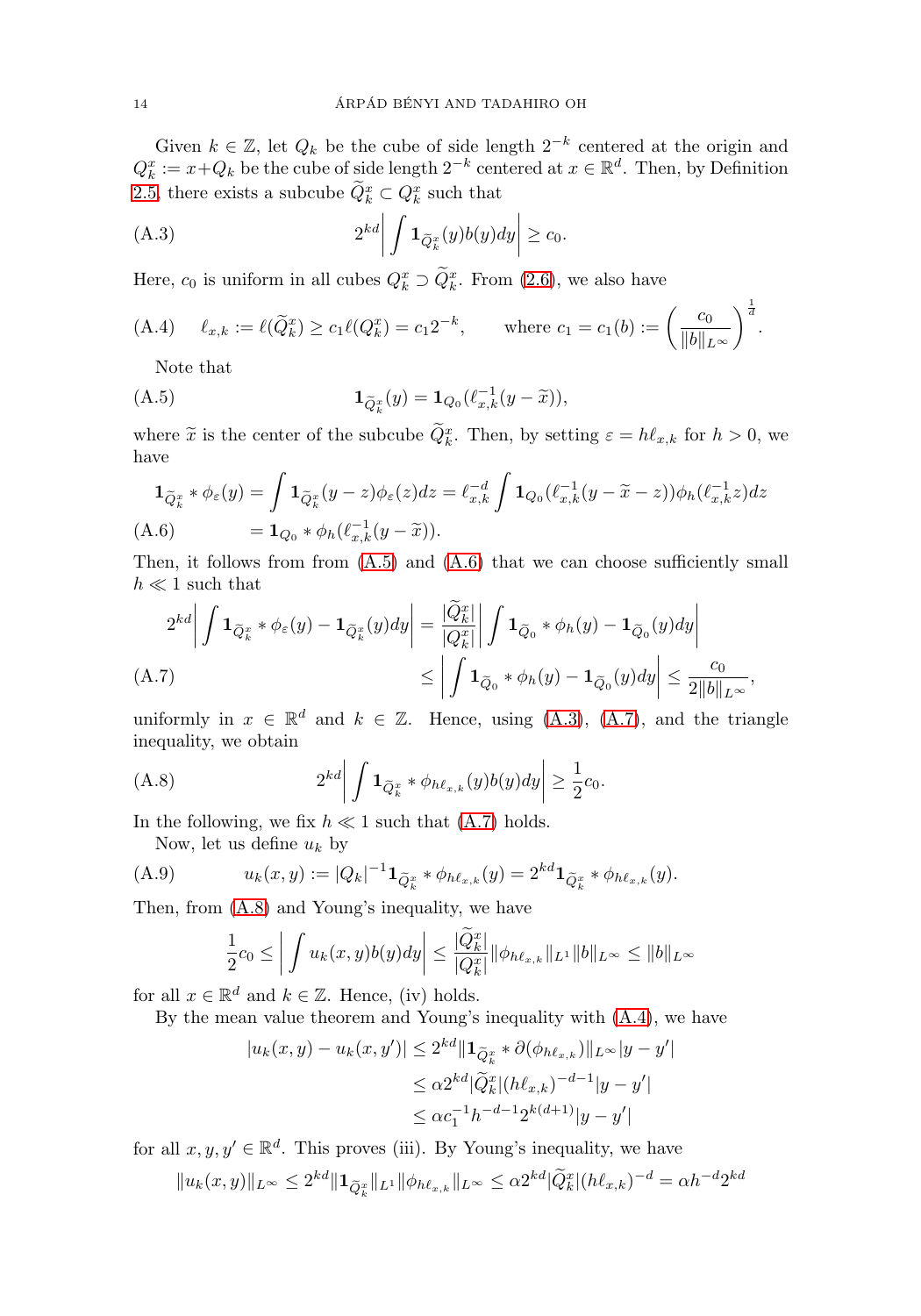for all  $x, y \in \mathbb{R}^d$ . This proves (i). Lastly, from [\(A.6\)](#page-13-1) and [\(A.9\)](#page-13-6), we have

<span id="page-14-11"></span>(A.10) 
$$
u_k(x,y) = 2^{kd} \mathbf{1}_{Q_0} * \phi_h(\ell_{x,k}^{-1}(y - \widetilde{x})) = 0
$$

for  $|\tilde{x} - y| \ge (1 + \frac{\sqrt{d}}{2}) \ell_{x,k}$  since  $h \le 1$ . Note that (i)  $\ell_{x,k} = \ell(\tilde{Q}_k^x) \le \ell(Q_k^x) = 2^{-k}$ and (ii)  $|x - \tilde{x}| \le \frac{\sqrt{d}}{2} 2^{-k}$ , since x and  $\tilde{x}$  are the centers of the cubes  $Q_k^x$  and  $\tilde{Q}_k^x$ , respectively. This in particular implies that [\(A.10\)](#page-14-11) holds for  $|x-y| \ge (1+\sqrt{d})2^{-k}$ . This proves condition (ii). By Proposition [A.2,](#page-11-2) we conclude that b is para-accretive in the sense of Definition [A.1.](#page-11-1)

Therefore, Definitions [2.5](#page-2-3) and [A.1](#page-11-1) are equivalent.

#### **ACKNOWLEDGMENTS**

This work was partially supported by a grant from the Simons Foundation (No. 246024 to Arpád Bényi). The authors are grateful to the Hausdorff Research Institute for Mathematics in Bonn for its hospitality during the trimester program Harmonic Analysis and Partial Differential Equations, where a part of this manuscript was prepared. They would also like to thank Jarod Hart for helpful discussions.

#### **REFERENCES**

- <span id="page-14-8"></span>[1] Arpád Bényi and Tadahiro Oh, Smoothing of commutators for a Hörmander class of bilinear pseudodifferential operators, J. Fourier Anal. Appl. **20** (2014), no. 2, 282–300, DOI 10.1007/s00041-013-9312-3. M[R3200923](http://www.ams.org/mathscinet-getitem?mr=3200923)
- <span id="page-14-7"></span>[2] Michael Christ, Lectures on singular integral operators, CBMS Regional Conference Series in Mathematics, vol. 77, Published for the Conference Board of the Mathematical Sciences, Washington, DC, by the American Mathematical Society, Providence, RI, 1990. M[R1104656](http://www.ams.org/mathscinet-getitem?mr=1104656) [\(92f:42021\)](http://www.ams.org/mathscinet-getitem?mr=1104656)
- <span id="page-14-9"></span>[3] Michael Christ and Jean-Lin Journé, Polynomial growth estimates for multilinear singular integral operators, Acta Math. **159** (1987), no. 1-2, 51–80, DOI 10.1007/BF02392554. M[R906525 \(89a:42024\)](http://www.ams.org/mathscinet-getitem?mr=906525)
- <span id="page-14-0"></span>[4] Guy David and Jean-Lin Journé, A boundedness criterion for generalized Calderón-Zygmund operators, Ann. of Math. (2) **120** (1984), no. 2, 371–397, DOI 10.2307/2006946. M[R763911](http://www.ams.org/mathscinet-getitem?mr=763911) [\(85k:42041\)](http://www.ams.org/mathscinet-getitem?mr=763911)
- <span id="page-14-1"></span>[5] G. David, J.-L. Journé, and S. Semmes, Opérateurs de Calderón-Zygmund, fonctions paraaccrétives et interpolation (French), Rev. Mat. Iberoamericana 1 (1985), no. 4, 1–56, DOI 10.4171/RMI/17. M[R850408 \(88f:47024\)](http://www.ams.org/mathscinet-getitem?mr=850408)
- <span id="page-14-2"></span>[6] C. Fefferman and E. M. Stein, H<sup>p</sup> spaces of several variables, Acta Math. **129** (1972), no. 3-4, 137–193. M[R0447953 \(56 #6263\)](http://www.ams.org/mathscinet-getitem?mr=0447953)
- <span id="page-14-10"></span>[7] Loukas Grafakos, Modern Fourier analysis, 2nd ed., Graduate Texts in Mathematics, vol. 250, Springer, New York, 2009. M[R2463316 \(2011d:42001\)](http://www.ams.org/mathscinet-getitem?mr=2463316)
- <span id="page-14-3"></span>[8] Loukas Grafakos and Rodolfo H. Torres, *Multilinear Calderón-Zygmund theory*, Adv. Math. **165** (2002), no. 1, 124–164, DOI 10.1006/aima.2001.2028. M[R1880324 \(2002j:42029\)](http://www.ams.org/mathscinet-getitem?mr=1880324)
- [9] Loukas Grafakos and Rodolfo H. Torres, On multilinear singular integrals of Calderón-Zygmund type, Proceedings of the 6th International Conference on Harmonic Analysis and Partial Differential Equations (El Escorial, 2000), Publ. Mat. **Vol. Extra** (2002), 57–91, DOI 10.5565/PUBLMAT Esco02 04. M[R1964816 \(2004c:42031\)](http://www.ams.org/mathscinet-getitem?mr=1964816)
- <span id="page-14-6"></span>[10] Yong Sheng Han, *Calderón-type reproducing formula and the Tb theorem*, Rev. Mat. Iberoamericana **10** (1994), no. 1, 51–91, DOI 10.4171/RMI/145. M[R1271757 \(95h:42020\)](http://www.ams.org/mathscinet-getitem?mr=1271757)
- <span id="page-14-5"></span>[11] Jarod Hart, A new proof of the bilinear T(1) Theorem, Proc. Amer. Math. Soc. **142** (2014), no. 9, 3169–3181, DOI 10.1090/S0002-9939-2014-12054-5. M[R3223373](http://www.ams.org/mathscinet-getitem?mr=3223373)
- <span id="page-14-4"></span>[12] Jarod Hart, A bilinear T(b) theorem for singular integral operators, J. Funct. Anal. **268** (2015), no. 12, 3680–3733, DOI 10.1016/j.jfa.2015.02.008. M[R3341962](http://www.ams.org/mathscinet-getitem?mr=3341962)